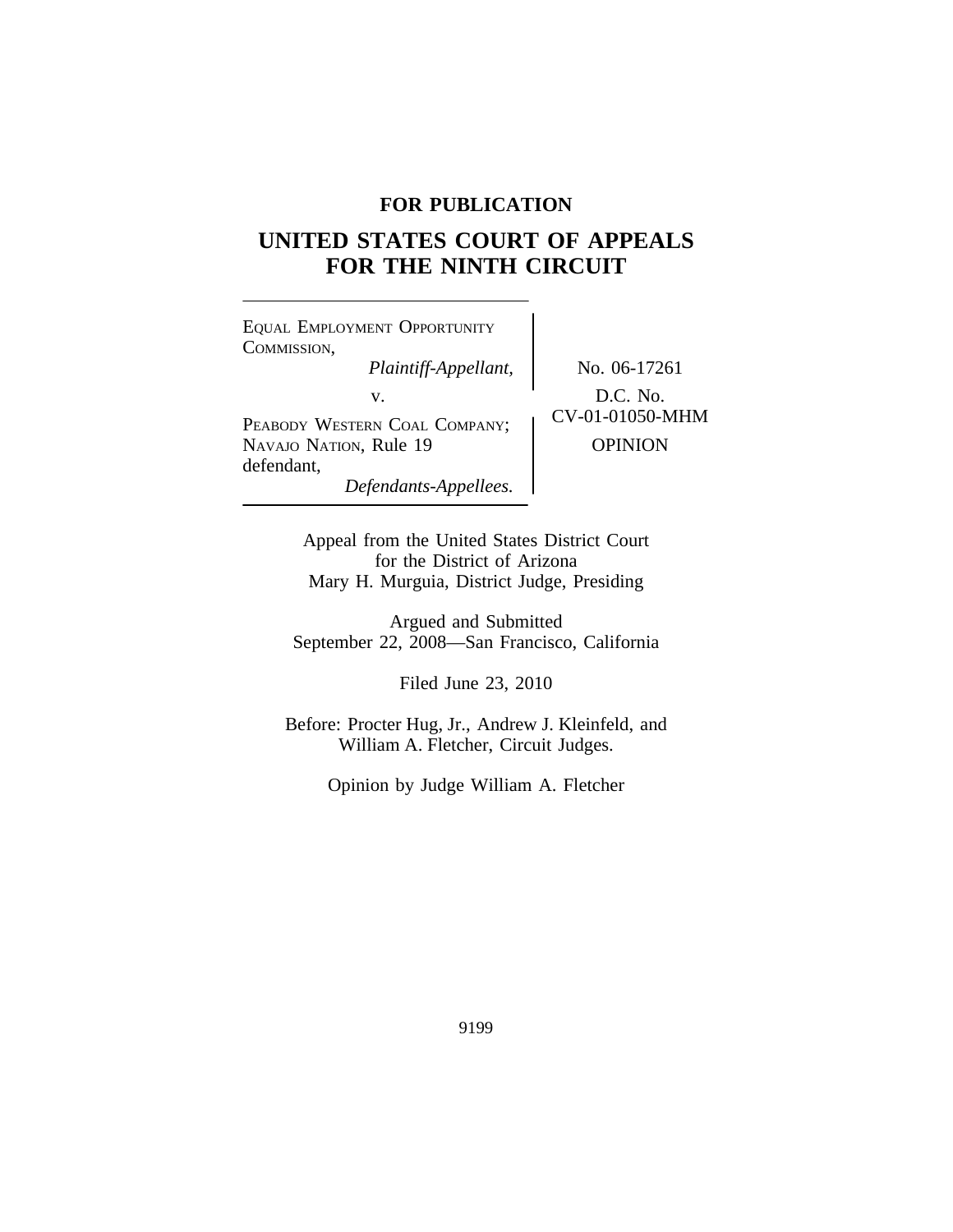# **COUNSEL**

Susan R. Oxford, EEOC APPELLATE SECTION, Washington, D.C., Katherine Kruse, EEOC, Phoenix, Arizona, for the appellant.

Mary E. Bruno, John F. Lomax, Jr., Lawrence J. Rosenfeld, GREENBERG TRAURIG LLP, Phoenix, Arizona, Louis Denetsosie, NAVAJO NATION DEPARTMENT OF JUS-TICE, Window Rock, Arizona, Lisa M. Enfield, Paul E. Frye, FRYE LAW FIRM, Albuquerque, New Mexico, for the appellees.

# **OPINION**

W. FLETCHER, Circuit Judge:

The Equal Employment Opportunity Commission ("EEOC") appeals various rulings of the district court in its suit against Peabody Western Coal Company ("Peabody"). Peabody leases mines from the Navajo Nation ("the Nation"),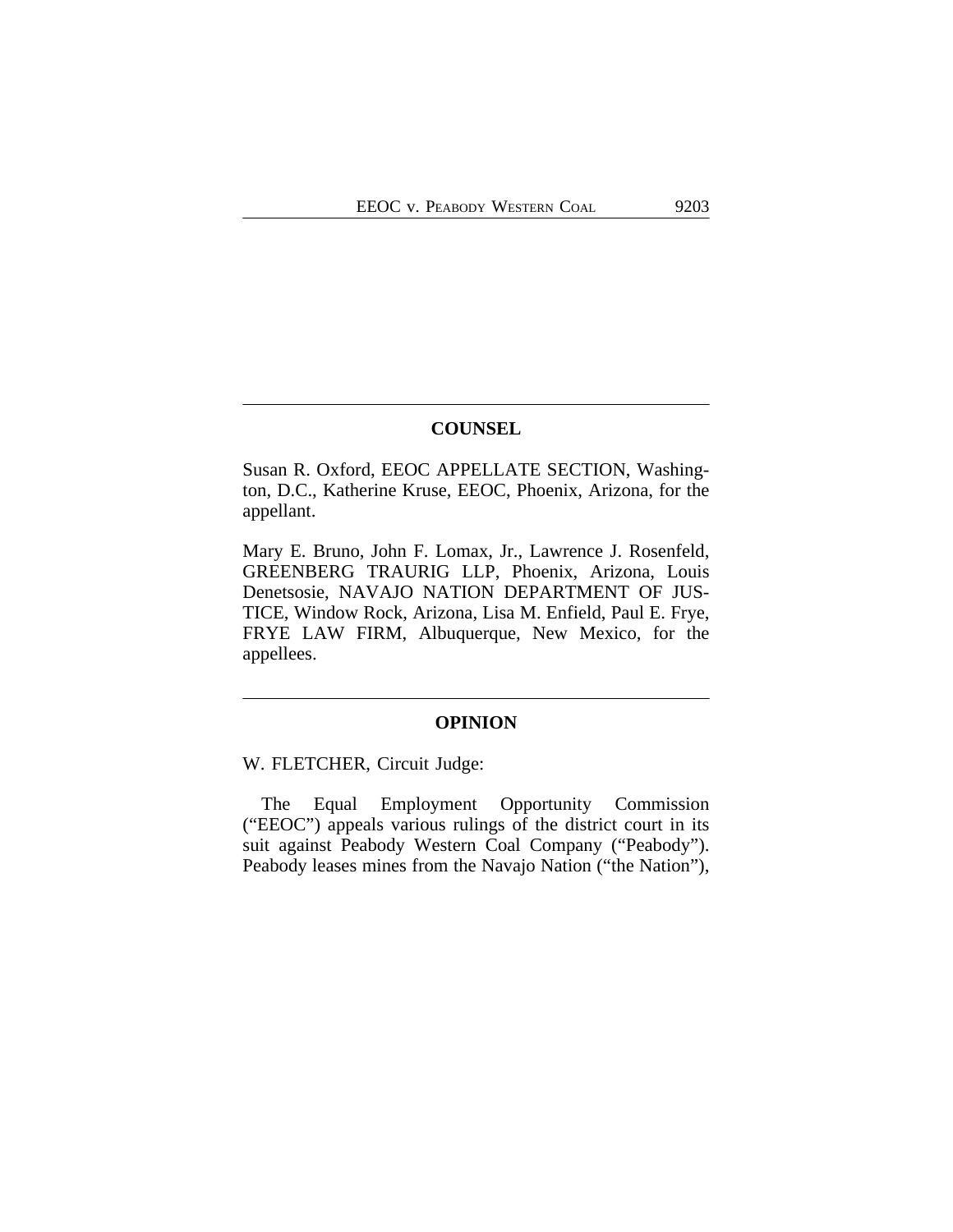and maintains a preference for employing Navajo workers at these mines. EEOC alleges that in maintaining its employment preference Peabody discriminates against non-Navajo Indians, including two members of the Hopi Nation and one member of the Otoe tribe, in violation of Title VII, 42 U.S.C. § 2000e-2(a)(1). The district court first dismissed EEOC's suit in 2002. *EEOC v. Peabody Coal Co.* ("*Peabody I*"), 214 F.R.D. 549 (D. Ariz. 2002). We heard EEOC's appeal from that dismissal in *EEOC v. Peabody Western Coal Co.* ("*Peabody II*"), 400 F.3d 774 (9th Cir. 2005). We reversed, holding that it was feasible to join the Nation under Federal Rule of Civil Procedure 19 and that the suit did not present a nonjusticiable political question. On remand, the district court granted summary judgment to Peabody. EEOC appeals.

In this appeal, we address questions arising out of the joinder of two different parties. We first address the joinder of the Nation. We hold that the amended complaint filed by EEOC after our remand does not render it infeasible to join the Nation. We next address the joinder of the Secretary of the Interior ("the Secretary"). We hold that the Secretary is a required party under Rule 19(a), and that joining him is not feasible. We hold further that Peabody and the Nation may not bring a third-party damages claim against the Secretary under Federal Rule of Civil Procedure 14(a), and that EEOC's claim against Peabody for damages must therefore be dismissed under Rule 19(b). However, we hold that Peabody and the Nation may bring a third-party claim against the Secretary for prospective relief under Rule 14(a), and that EEOC's injunctive claim against Peabody should therefore be allowed to proceed.

We vacate the remainder of the district court's rulings and remand for further proceedings consistent with this opinion.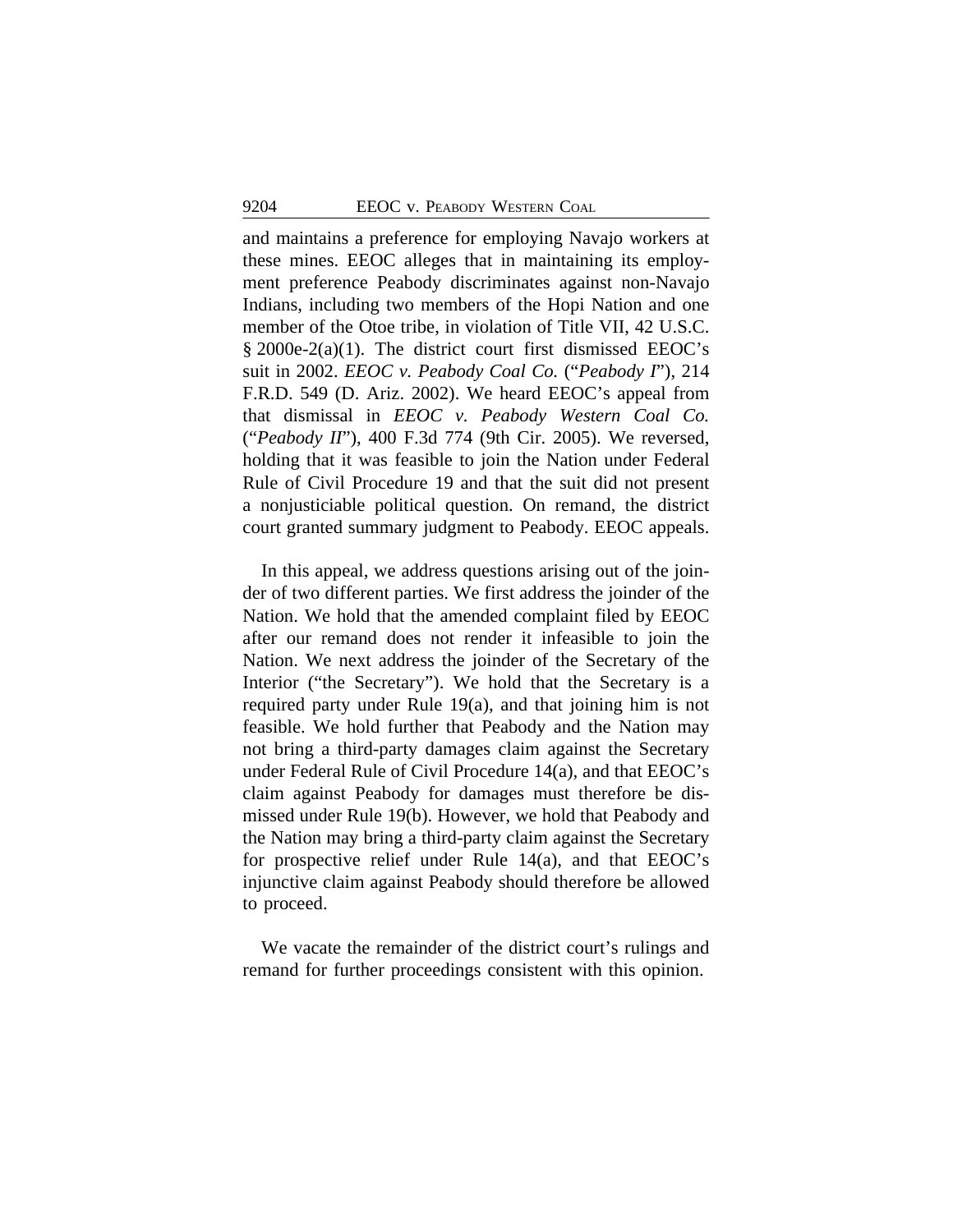#### I. Background

#### A. Factual Background

Peabody mines coal at the Black Mesa Complex and Kayenta Mine on the Navajo and Hopi reservations in northeastern Arizona. Peabody does so pursuant to leases with the Navajo and Hopi tribes inherited from its predecessor-ininterest, Sentry Royalty Company ("Sentry"). This case involves two leases Sentry entered into with the Nation: a 1964 lease permitting it to mine on the Navajo reservation (lease no. 8580) and a 1966 lease permitting it to mine on the Navajo portion of land jointly used by the Navajo and Hopi nations (lease no. 9910).

Both leases require that Peabody provide an employment preference to Navajo job applicants. The 1964 lease provides that Peabody "agrees to employ Navajo Indians when available in all positions for which, in the judgment of [Peabody], they are qualified," and that Peabody "shall make a special effort to work Navajo Indians into skilled, technical and other higher jobs in connection with [Peabody's] operations under this Lease." The 1966 lease provides similarly, but also states that Peabody may "at its option extend the benefits of this Article [containing the Navajo employment preference] to Hopi Indians." We will refer to these provisions as "Navajo employment preference provisions." Many business leases on the Navajo reservation contain similar employment preferences for Navajo job applicants.

As we noted in *Peabody II*, the Department of the Interior ("DOI") approved both mining leases, as well as subsequent amendments and extensions, under the Indian Mineral Leasing Act of 1938 ("IMLA"). *Peabody II*, 400 F.3d at 776; *see* 25 U.S.C. §§ 396a, 396e; *see also United States v. Navajo Nation* ("*Navajo Nation I*"), 537 U.S. 488, 493 (2003) (explaining that DOI's approval is necessary before leases on reservation land become effective). Former Secretary of the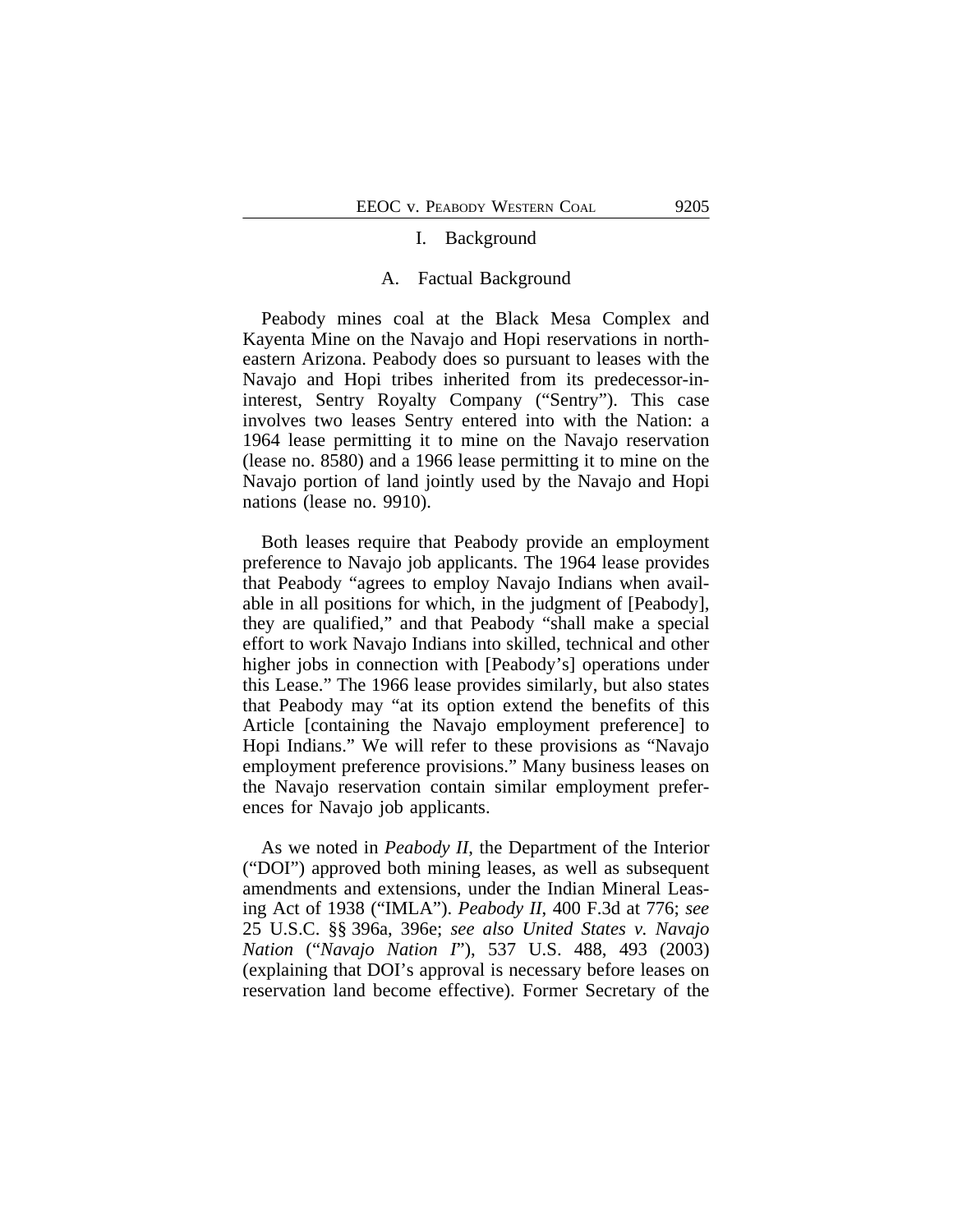Interior Stewart Udall, who served as Secretary during the period the leases were drafted and approved, stated in a declaration submitted to the district court that DOI drafted the leases and required the inclusion of the Navajo employment preferences. This statement is undisputed. The leases provide that, if their terms are violated, both the Nation and the Secretary retain the power to cancel them after a notice and cure period. Amendments to the leases must be approved by the Secretary.

#### B. Procedural Background

This is the latest in a series of cases involving Navajo employment preferences. *See Dawavendewa v. Salt River Project Agric. Improvement & Power Dist.* ("*Dawavendewa II*"), 276 F.3d 1150, 1163 (9th Cir. 2002); *Dawavendewa v. Salt River Agric. Improvement & Power Dist.* ("*Dawavendewa I*"), 154 F.3d 1117, 1124 (9th Cir. 1998). We discussed the history of Navajo employment preferences in detail in the first appeal in this case. *See Peabody II*, 400 F.3d at 777.

EEOC filed this suit against Peabody in June 2001, alleging that Peabody was unlawfully discriminating on the basis of national origin by implementing the Navajo employment preferences contained in the leases. EEOC's complaint charged that Peabody had refused to hire non-Navajo Indians including two members of the Hopi and one now-deceased member of the Otoe tribe, as well as unspecified other non-Navajo Indians, for positions for which they were otherwise qualified. EEOC alleged that such conduct violated Title VII, 42 U.S.C. § 2000e-2(a)(1), which prohibits employers from refusing to hire applicants because of their national origin. EEOC's position throughout this litigation has been that the Indian preference exception of Title VII, § 2000e-2(i), permits discrimination in favor of Indians living on or near a particular tribe's reservation, but does not permit discrimination against Indians who live on or near that reservation but are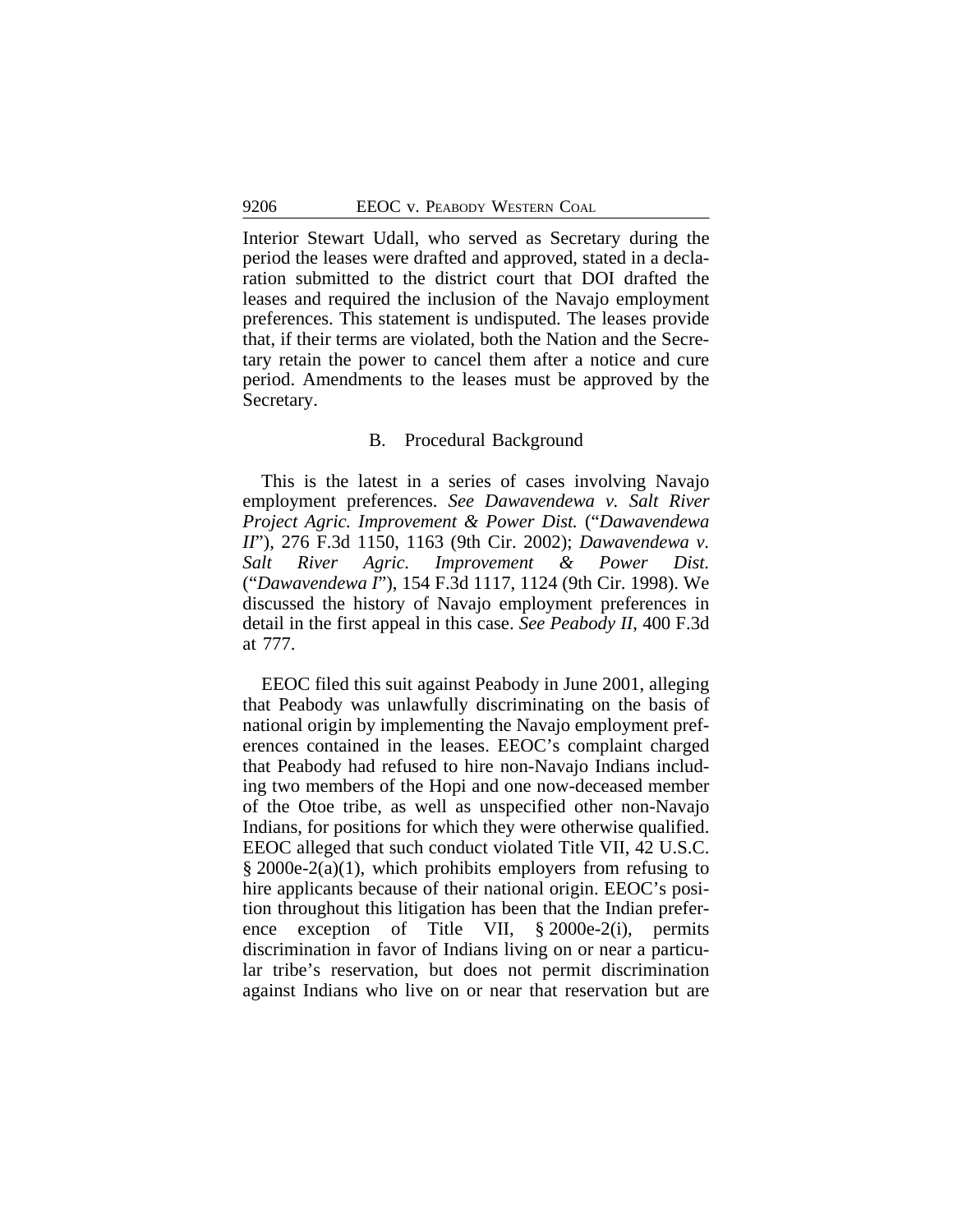members of another tribe. *Peabody II*, 400 F.3d at 777-78. EEOC alleged further that Peabody had violated the recordkeeping requirements of § 2000e-8(c). EEOC requested three forms of relief: (1) an injunction prohibiting Peabody from continuing to discriminate on the basis of national origin and requiring Peabody to provide equal employment opportunities for non-Navajo Indians living on or near the Navajo reservation; (2) damages, including back pay with interest, compensatory damages, and punitive damages; and (3) an order requiring Peabody to make and preserve records in compliance with Title VII.

Peabody moved for summary judgment and for dismissal of the action. Peabody argued, first, that Rule 19 required dismissal because the Nation was a necessary and indispensable party to the action and, second, that the action presented a nonjusticiable political question between EEOC and DOI because DOI had approved the mining leases. The district court agreed and granted Peabody's motion to dismiss on both grounds. *Peabody I*, 214 F.R.D. at 559-63. The district court also dismissed EEOC's recordkeeping claim, even though Peabody had not sought dismissal of this claim. *Id.* at 563.

We reversed in *Peabody II*. First, we held that the Nation was a necessary party under Rule 19, but that EEOC's suit need not be dismissed because joinder of the Nation was feasible. *Peabody II*, 400 F.3d at 780-81. Because EEOC is an agency of the United States, the Nation could not assert sovereign immunity as a defense to joinder. Although EEOC lacked statutory authority to state a cause of action against the Nation, joinder of the Nation for the purposes of res judicata was still possible and would be effective in providing "complete relief between the parties." *Id.* at 781. Second, we held that EEOC's claim did not present a nonjusticiable political question. *Id.* at 784-85. Third, we held that the district court erred in dismissing EEOC's recordkeeping claim. *Id.* at 785. We remanded for further proceedings with the Nation joined under Rule 19. *Id.* at 785.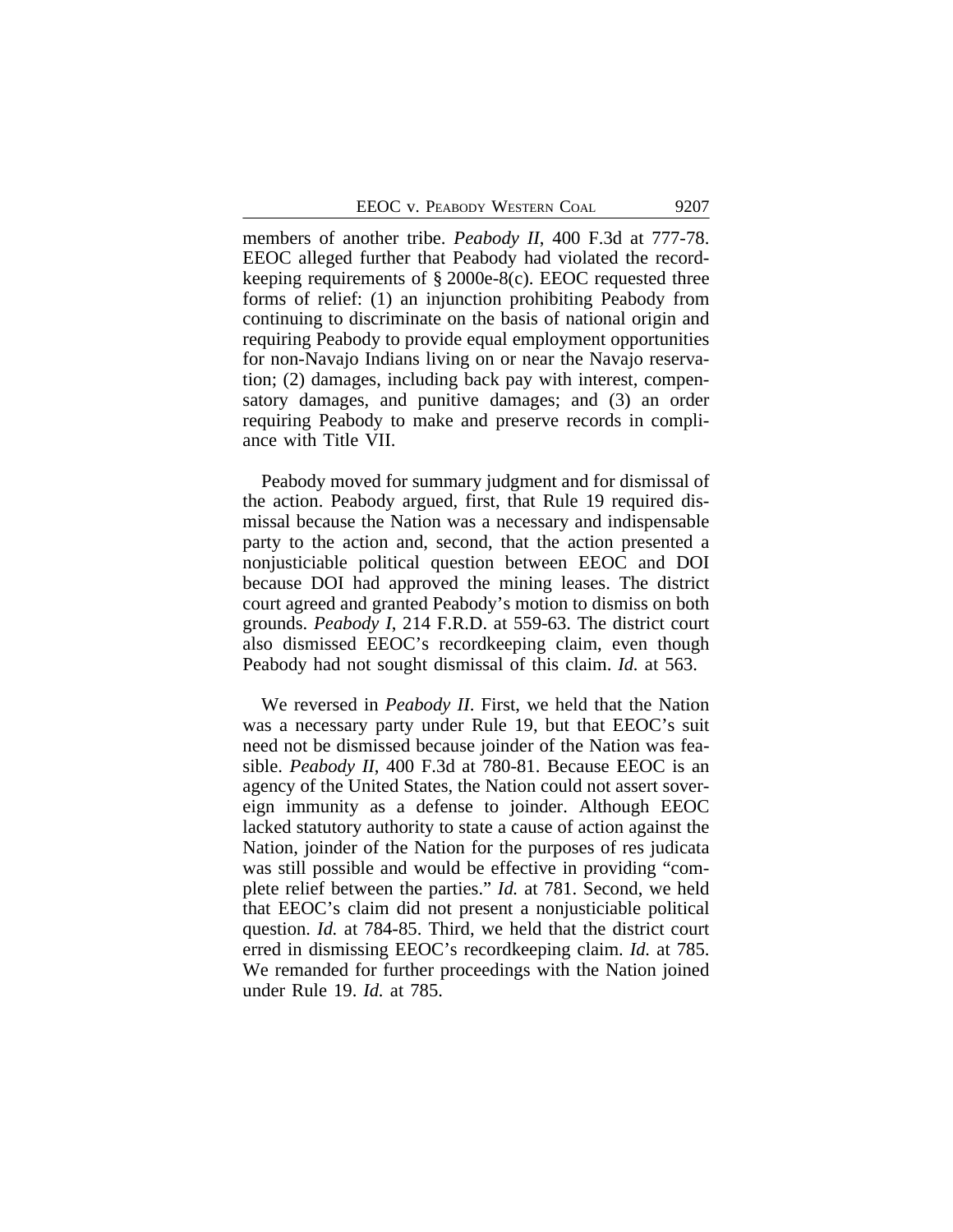On remand, EEOC filed an amended complaint that included the same claims and prayer for relief as its initial complaint. The newly joined Nation moved to dismiss under Rule 19, arguing, *inter alia*, that EEOC's amended complaint impermissibly seeks affirmative relief against the Nation, and that the Secretary of the Interior is a necessary and indispensable party. Peabody filed its own motion to dismiss. *Inter alia*, it agreed with the Nation's argument that the Secretary was a necessary and indispensable party. This was the first time in this litigation that anyone had argued that the Secretary was a necessary and indispensable party.

The district court converted the motions to dismiss into motions for summary judgment. The district court granted summary judgment against EEOC, holding, in the alternative, that (1) EEOC was seeking affirmative relief against the Nation in its amended complaint, and that the Nation therefore could not be joined under Rule 19; (2) the Secretary was a necessary and indispensable party for whom joinder was not feasible; and (3) the Rehabilitation Act of 1950, 25 U.S.C. § 631-638, authorized the tribe-specific preferences challenged by EEOC. The district court also granted the Nation's motions to strike two EEOC exhibits and to strike an EEOC footnote reference. Finally, the court denied EEOC's motion to strike two forms upon which Peabody relied. EEOC timely appealed all of the district court's rulings.

We reach only holdings (1) and (2), as to which we reverse the district court. We vacate the rest of the court's decision and remand for further proceedings.

# II. Standard of Review

We review a district court's decision on joinder for abuse of discretion, and we review the legal conclusions underlying that decision de novo. *Peabody II*, 400 F.3d at 778.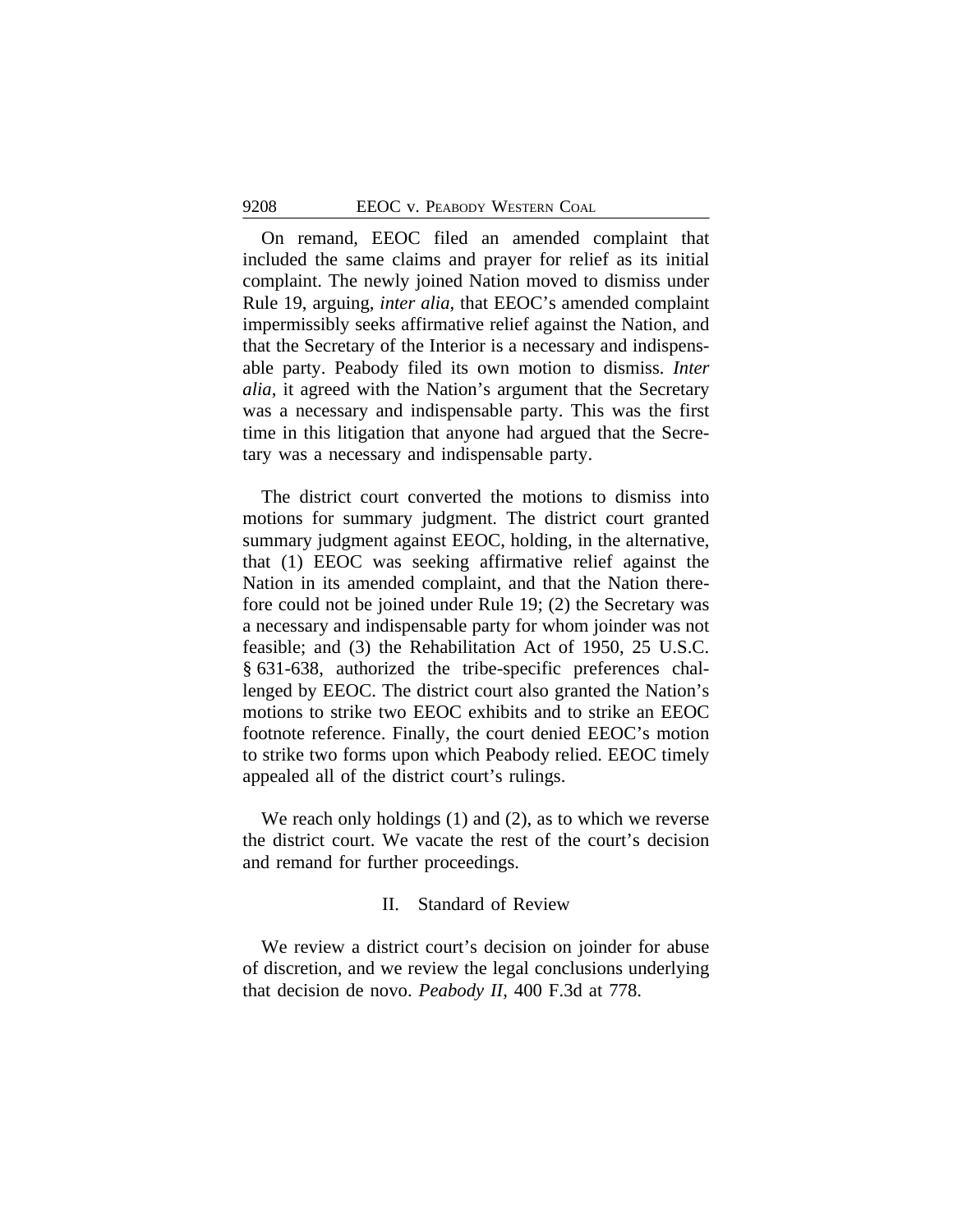#### III. Discussion

**[1]** This case continues to present somewhat complex compulsory party joinder issues. As we explained in *Peabody II*, Federal Rule of Civil Procedure 19 governs compulsory party joinder in federal district courts. In its recently amended form, Rule 19 provides, in relevant part:

(a) Persons Required to Be Joined if Feasible.

(1) Required Party.

A person who is subject to service of process and whose joinder will not deprive the court of subject-matter jurisdiction must be joined as a party if:

(A) in that person's absence, the court cannot accord complete relief among existing parties; or

(B) that person claims an interest relating to the subject of the action and is so situated that disposing of the action in the person's absence may:

(i) as a practical matter impair or impede the person's ability to protect the interest; or

(ii) leave an existing party subject to a substantial risk of incurring double, multiple, or otherwise inconsistent obligations because of the interest.

(2) Joinder by Court Order.

If a person has not been joined as required, the court must order that the person be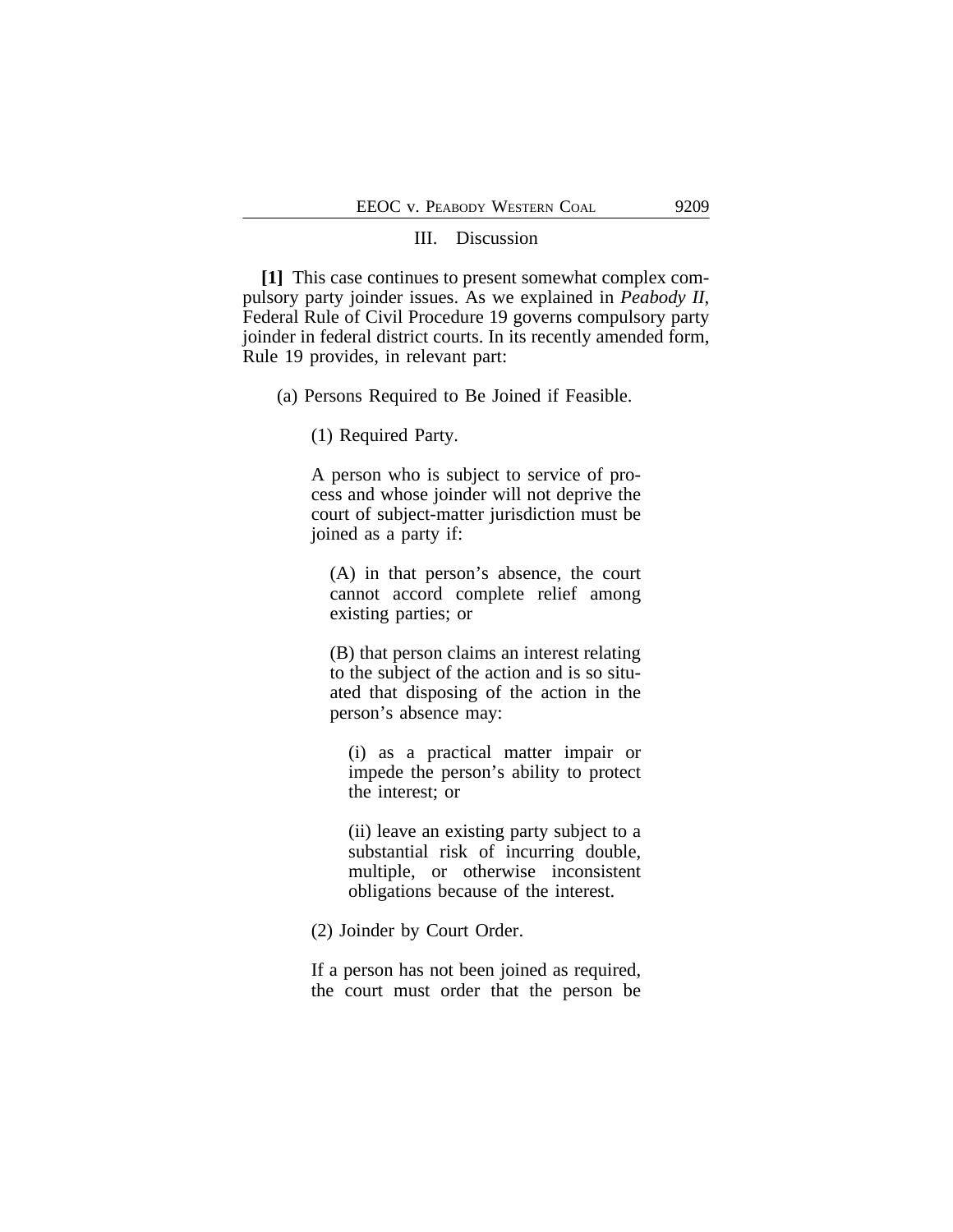made a party. A person who refuses to join as a plaintiff may be made either a defendant or, in a proper case, an involuntary plaintiff.

. . .

(b) When Joinder Is Not Feasible.

If a person who is required to be joined if feasible cannot be joined, the court must determine whether, in equity and good conscience, the action should proceed among the existing parties or should be dismissed. The factors for the court to consider include:

(1) the extent to which a judgment rendered in the person's absence might prejudice that person or the existing parties;

(2) the extent to which any prejudice could be lessened or avoided by:

(A) protective provisions in the judgment;

(B) shaping the relief; or

(C) other measures;

(3) whether a judgment rendered in the person's absence would be adequate; and

(4) whether the plaintiff would have an adequate remedy if the action were dismissed for nonjoinder. . . .

Fed. R. Civ. P. 19. Although the wording of Rule 19 has changed since the district court dismissed this case, its mean-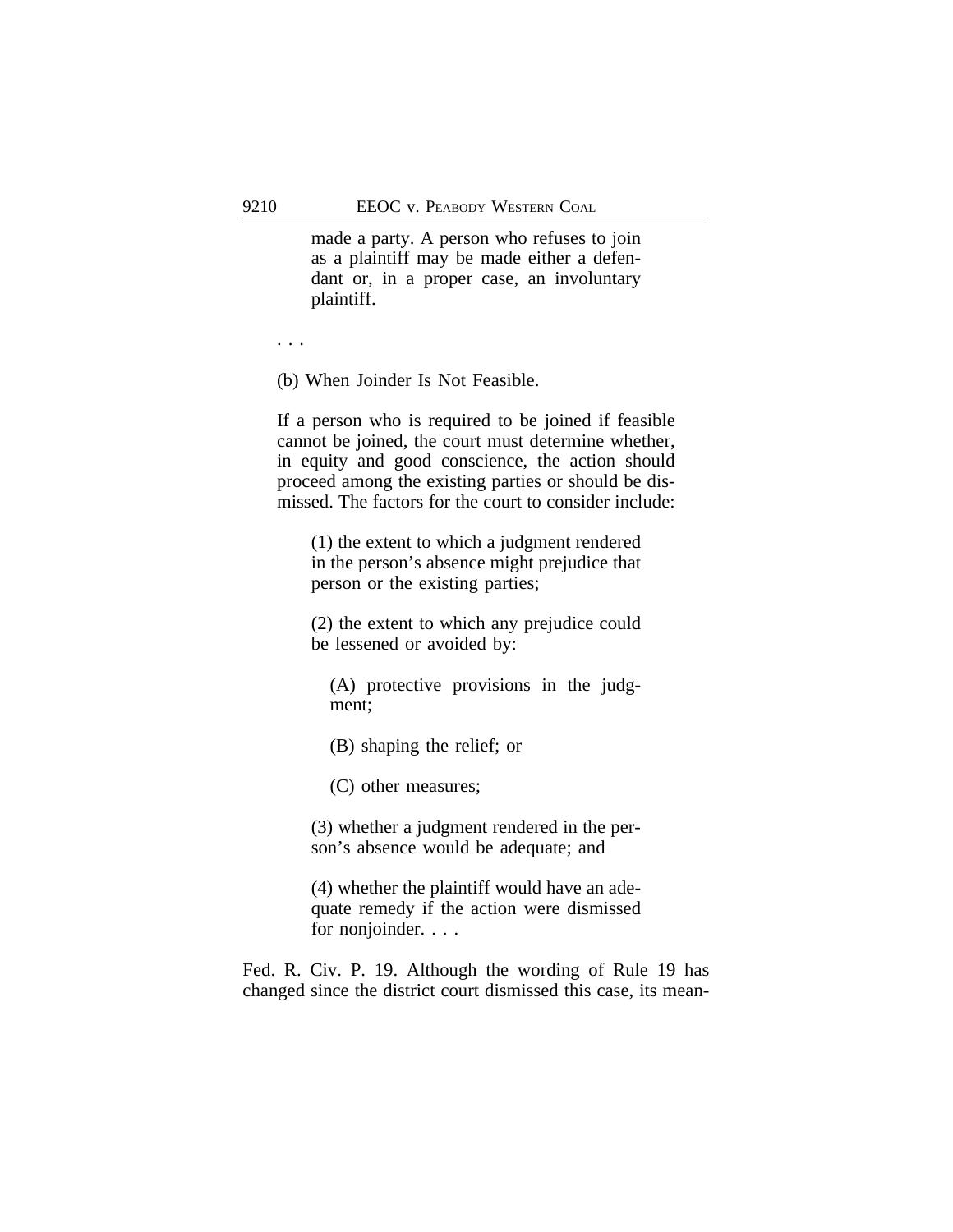ing remains the same.**<sup>1</sup>** When dealing with the amended rule in this opinion, we will use the new language.

**[2]** A Rule 19 motion poses "three successive inquiries." *Peabody II*, 400 F.3d at 779. "First, the court must determine whether a nonparty should be joined under Rule 19(a)." *Id.* That nonparty (or "absentee") is now referred to as a "person required to be joined if feasible." If an absentee meets the requirements of Rule 19(a), "the second stage is for the court to determine whether it is feasible to order that the absentee be joined." *Id.* "Finally, if joinder is not feasible, the court must determine at the third stage whether the case can proceed without the absentee" or whether the action must be dismissed. *Id.* A nonparty in whose absence an action must be dismissed is one who "not only [has] an interest in the controversy, but [has] an interest of such a nature that a final decree cannot be made without either affecting that interest, or leaving the controversy in such a condition that its final termination may be wholly inconsistent with equity and good conscience." *Shields v. Barrow*, 58 U.S. 130, 139 (1855).

The language of Rule 19 has been amended as part of the general restyling of the Civil Rules to make them more easily understood and to make style and terminology consistent throughout the rules. These changes are intended to be stylistic only.

Former Rule 19(b) described the conclusion that an action should be dismissed for inability to join a Rule 19(a) party by carrying forward traditional terminology: "the absent person being thus regarded as indispensable." "Indispensable" was used only to express a conclusion reached by applying the tests of Rule 19(b). It has been discarded as redundant.

Fed. R. Civ. P. 19 advisory committee's note (2007).

**<sup>1</sup>**As of December 1, 2007, Rule 19 no longer refers to "necessary" or "indispensable" parties. Instead, it refers to "persons required to be joined if feasible" and persons in whose absence, if they cannot be joined, the action should not proceed.

The advisory committee notes indicate that the 2007 amendments to the civil rules were merely stylistic. With respect to Rule 19, they state: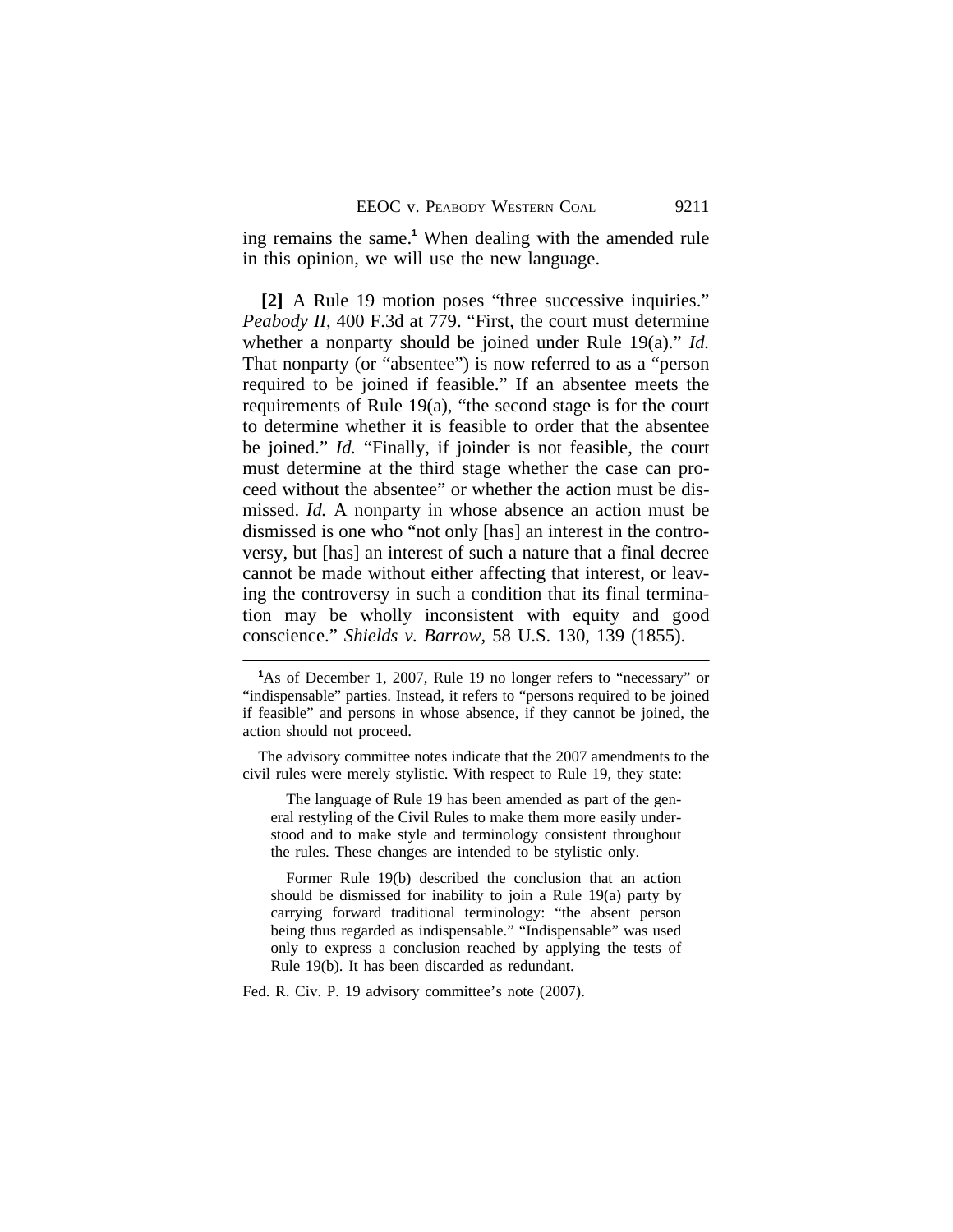With these principles in mind, we consider the Rule 19 joinder of both the Navajo Nation and the Secretary of the Interior.

A. Joinder of the Navajo Nation under Rule 19

**[3]** In *Peabody II*, we held that the Navajo Nation was a necessary party for whom joinder was feasible. *Peabody II*, 400 F.3d at 778. It is undisputed that the Nation was a necessary party, and is now, under the amended rule, a person required to be joined if feasible. As we explained in *Peabody II*, the Nation is a party to the leases whose employment preference is challenged in this lawsuit.

If the EEOC is victorious in this suit but the Nation has not been joined, the Nation could possibly initiate further action to enforce the employment preference against Peabody, even though that preference would have been held illegal in this litigation. Peabody would then be, like the defendant in *Dawavendewa II*, 276 F.3d at 1156, "between the proverbial rock and a hard place — comply with the injunction prohibiting the hiring preference policy or comply with the lease requiring it." By similar logic, we have elsewhere found that tribes are necessary parties to actions that might have the result of directly undermining authority they would otherwise exercise.

*Id.* at 780. We held that it was feasible to join the Nation even though under Title VII no affirmative relief was available to EEOC against the Nation.

After our remand, EEOC amended its complaint to add the Nation as a defendant. The district court held that EEOC sought affirmative relief against the Nation in its amended complaint even though we had specifically held in *Peabody II* that such relief was not available. Under its reading of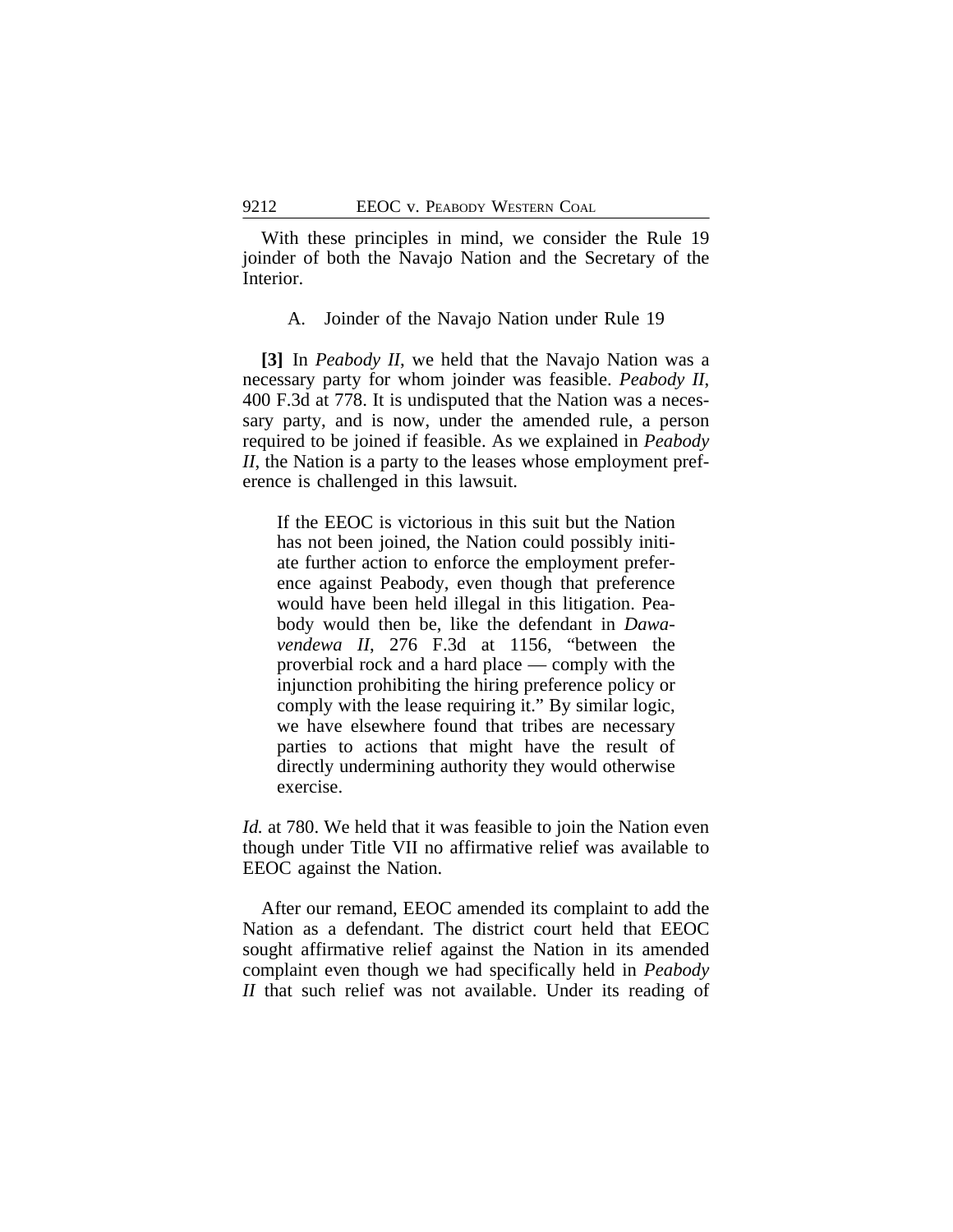EEOC's amended complaint, the district court dismissed EEOC's suit on the ground that the Nation could not, after all, be joined. For the reasons that follow, we hold that the district court should not have dismissed EEOC's amended complaint on this ground.

In *Peabody II*, Peabody made two arguments why joinder of the Nation was not feasible. We disagreed with both of them. First, Peabody argued that the Nation could not be joined because of sovereign immunity. *Id.* at 780. We held that the Nation's sovereign immunity did not shield it from a suit brought by EEOC and therefore did not bar its joinder. *Id.* at 781. We explained, "Tribal sovereign immunity does not 'act as a shield against the United States,' even when Congress has not specifically abrogated tribal immunity." *Id.* (quoting *United States v. Yakima Tribal Ct.*, 806 F.2d 853, 861 (9th Cir. 1986)).

**[4]** Second, Peabody argued that because Title VII exempts the Nation from the definition of employer, 42 U.S.C. § 2000e(b), EEOC could not state a claim against the Nation. *Peabody II*, 400 F.3d at 781. Therefore, Peabody argued, the Nation could not be joined in a suit brought by EEOC. But "a plaintiff's inability to state a direct cause of action against an absentee does not prevent the absentee's joinder under Rule 19." *Id.* An absentee can be joined under Rule 19 in order to subject it, under principles of res judicata, to the "minor and ancillary" effects of a judgment. *Gen. Bldg. Contractors Ass'n, Inc. v. Pennsylvania*, 458 U.S. 375, 399 (1982). We wrote that

EEOC has no claim against the party it seeks to join and is not seeking any affirmative relief directly from that party. Joinder is necessary for the "sole purpose" of effecting complete relief between the parties . . . by ensuring that both Peabody and the Nation are bound to any judgment upholding or striking down the challenged lease provision.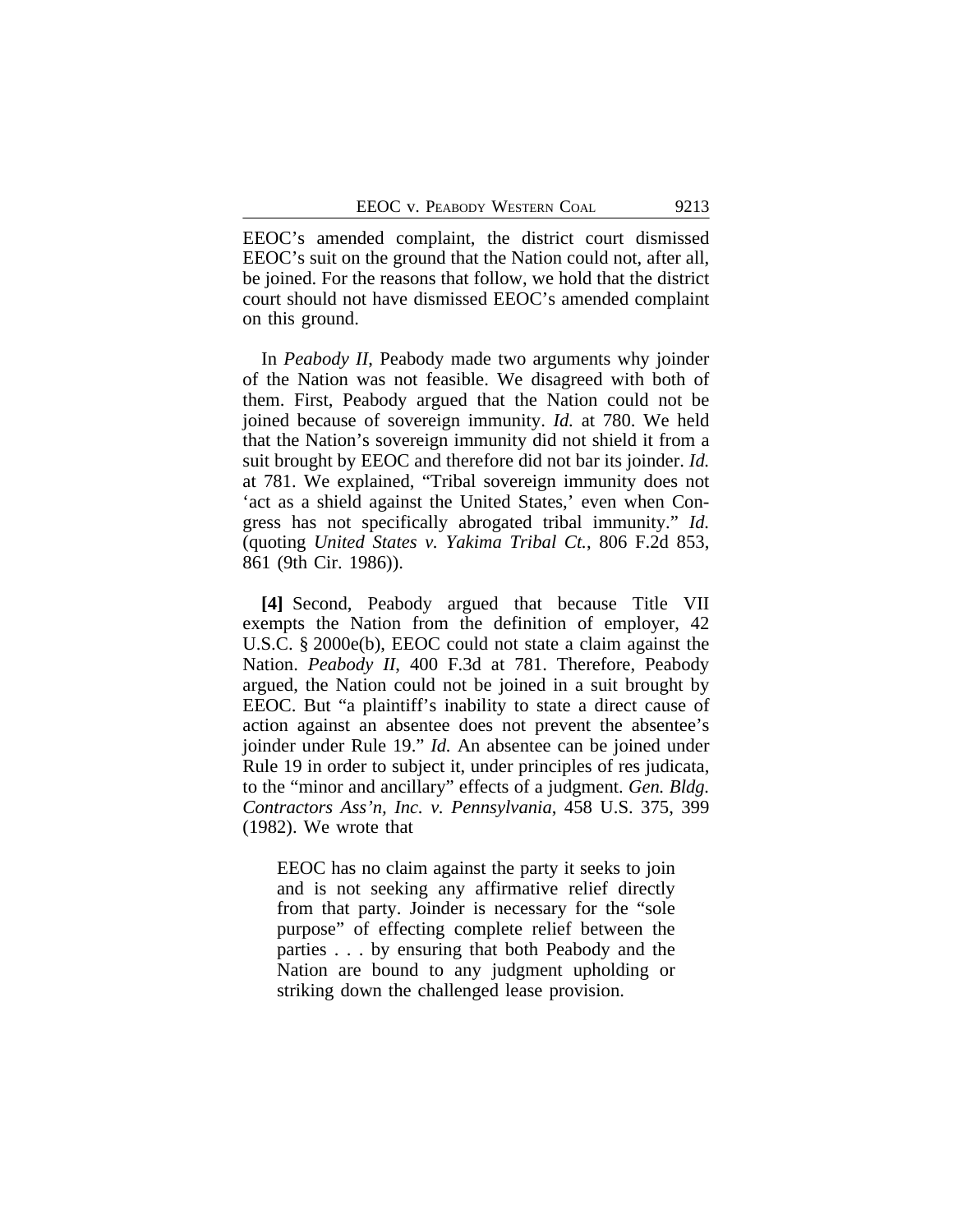# *Peabody II*, 400 F.3d at 783.

On remand, the district court concluded that EEOC's amended complaint sought affirmative relief against the Nation. The district court found that "with the benefit of the filing of the Amended Complaint and limited discovery, it is apparent to this Court that the EEOC is not merely seeking relief against Peabody Coal, but all parties acting in concert with it, which includes the Navajo Nation." In so holding, the district court relied on the language in the amended complaint seeking "a permanent injunction enjoining Peabody . . . and all persons in active concert or participation with it, from engaging in discrimination on the basis of national origin." The court found that

there can be no doubt that the Navajo Nation falls within the scope of affirmative relief sought by the EEOC. . . . Should the EEOC prevail in this suit and obtain the broad relief sought, the Navajo Nation would then be enjoined from implementing and requiring such lease provisions in the future as it would already be subject to injunctive relief from this Court based upon the determination that such provisions are contrary to Title VII. As such, there can be little doubt that the EEOC seeks affirmative relief not only against Peabody Coal but the Navajo Nation as well.

The language added to the amended complaint provides, in its entirety:

Defendant Navajo Nation is a party to a lease agreement with the Defendant employer, Peabody Coal Company, and is therefore named as a party pursuant to Rule 19(a) of the Federal Rules of Civil Procedure, in that, in its absence, complete relief cannot be accorded among those already parties, and it has an interest in the subject of this action.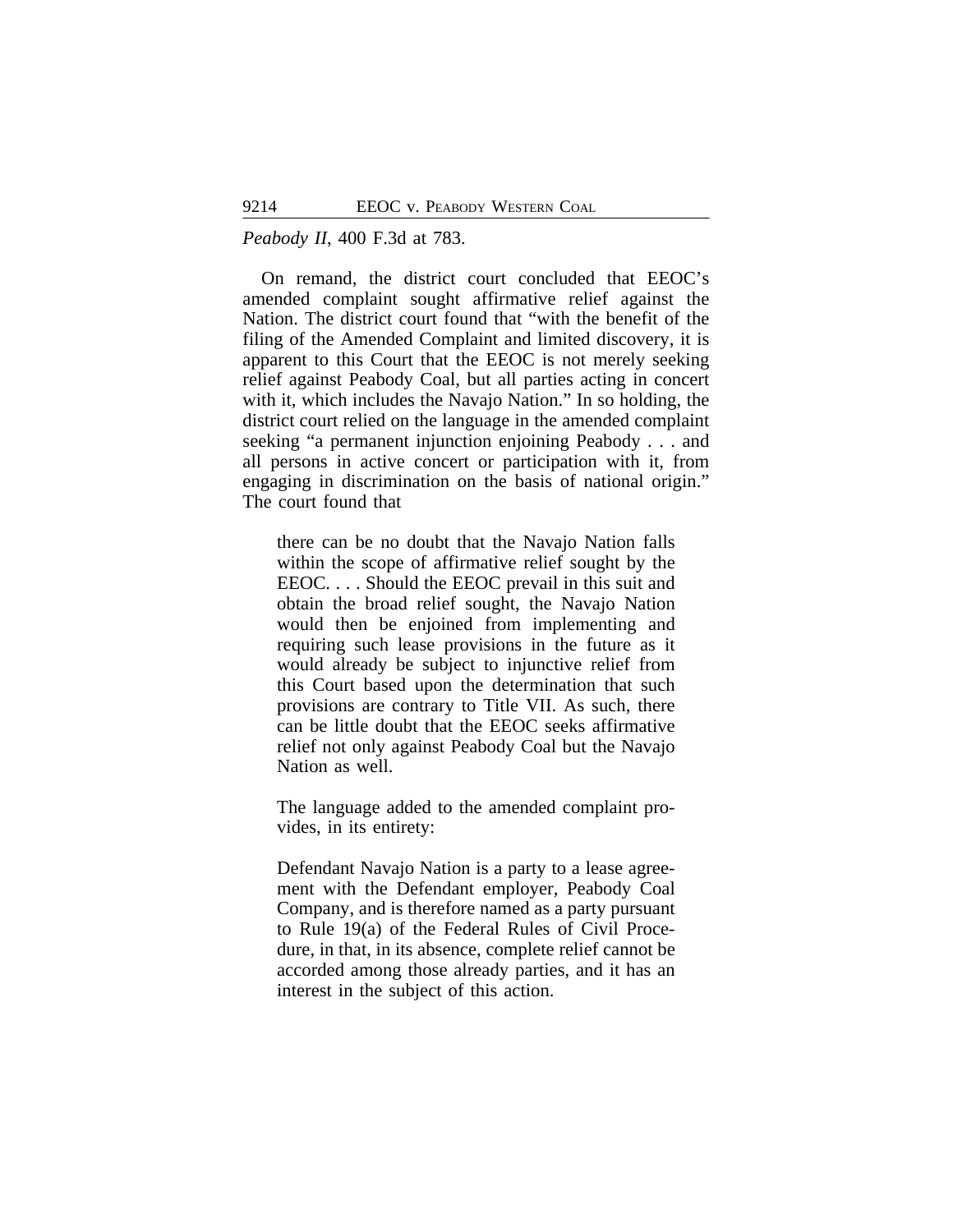This added language says nothing about any kind of relief against the Nation.

The original complaint was before us when we decided *Peabody II*. The language in the amended complaint upon which the district court relied to conclude that EEOC was seeking affirmative relief is word-for-word the same as in the original complaint. It is, in its entirety:

Wherefore, the Commission respectfully requests that this Court:

A. Grant a permanent injunction enjoining Peabody, its officers, successors, assigns, and all persons in active concert or participation with it, from engaging in discrimination on the basis of national origin.

Some of this added language is standard boilerplate drawn from Rule  $65(d)(2)(C)$ , describing the "persons bound" by "every injunction" as including "other persons who are in active concert or participation" with the party or parties served with an injunction.

There are two possible readings of the amended complaint. Under one reading, EEOC is not seeking any injunctive relief against the Nation. The Nation is "bound" by the injunction only in the sense that it is res judicata as to the Nation, not in the sense that the injunction affirmatively requires the Nation to do something. In our view, this is the better reading of the boilerplate language in the complaint, given that the explicit premise of our holding in *Peabody II* was that EEOC has no cause of action against the Nation under Title VII and that, as a necessary corollary, EEOC can obtain no injunctive relief against the Nation. However, the district court did not adopt this reading.

**[5]** Under the reading adopted by the district court, EEOC sought injunctive relief against the Nation in its amended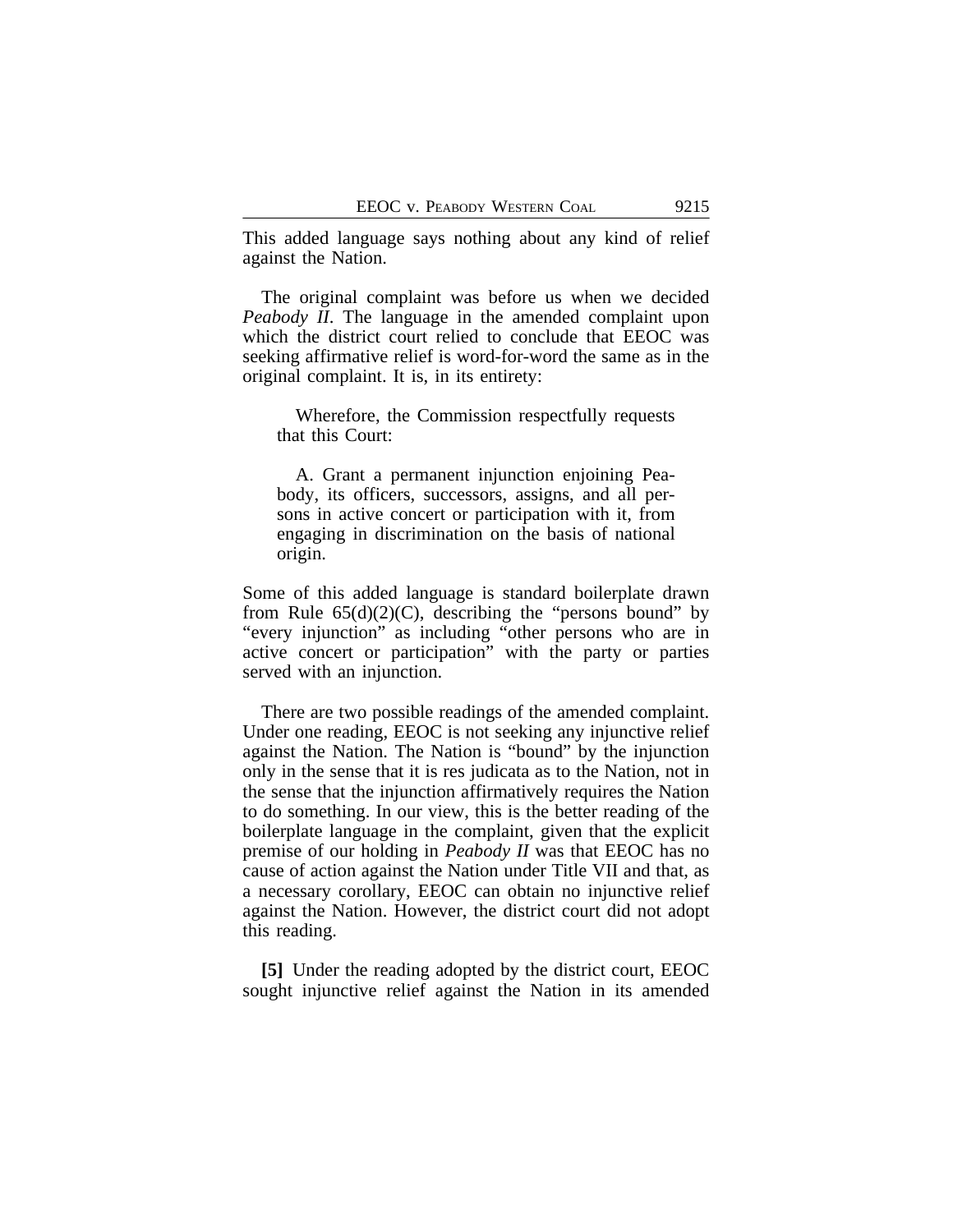complaint. Even if this is the correct reading, the district court nonetheless erred in dismissing EEOC's suit. Because we had held in *Peabody II* that joinder of the Nation was feasible despite the unavailability of injunctive relief against it, the proper response of the district court would have been simply to deny EEOC's request for injunctive relief. As we held in *Peabody II*, joinder of the Nation is feasible, and dismissal under Rule 19 is not required even though injunctive relief is unavailable.

**[6]** The district court therefore erred in dismissing EEOC's complaint on the ground that it sought injunctive relief against the Nation.

B. Joinder of the Secretary of the Interior under Rule 19

**[7]** On remand from *Peabody II*, Peabody and the newly joined Nation argued under Rule 19 that the suit could not proceed without joinder of the Secretary. Even though Peabody had been a defendant in the suit from the outset, this was the first time it made this argument. Because the Nation had just been joined, this was its first opportunity to make the argument. We agree with Peabody and the Nation that the Secretary is a person to be joined if feasible under Rule 19. But we do not agree that the entirety of EEOC's suit must be dismissed.

**[8]** The central problem is that Peabody is caught in the middle of a dispute not of its own making. EEOC contends that the Navajo employment preference provision contained in the leases violates Title VII. The Secretary required that this provision be included in the leases. EEOC seeks damages and an injunction against Peabody, which has complied with the lease terms upon which the Secretary insisted.

If the district court were to hold that the Navajo employment preference provision violates Title VII and to award damages against Peabody, it would be profoundly unfair if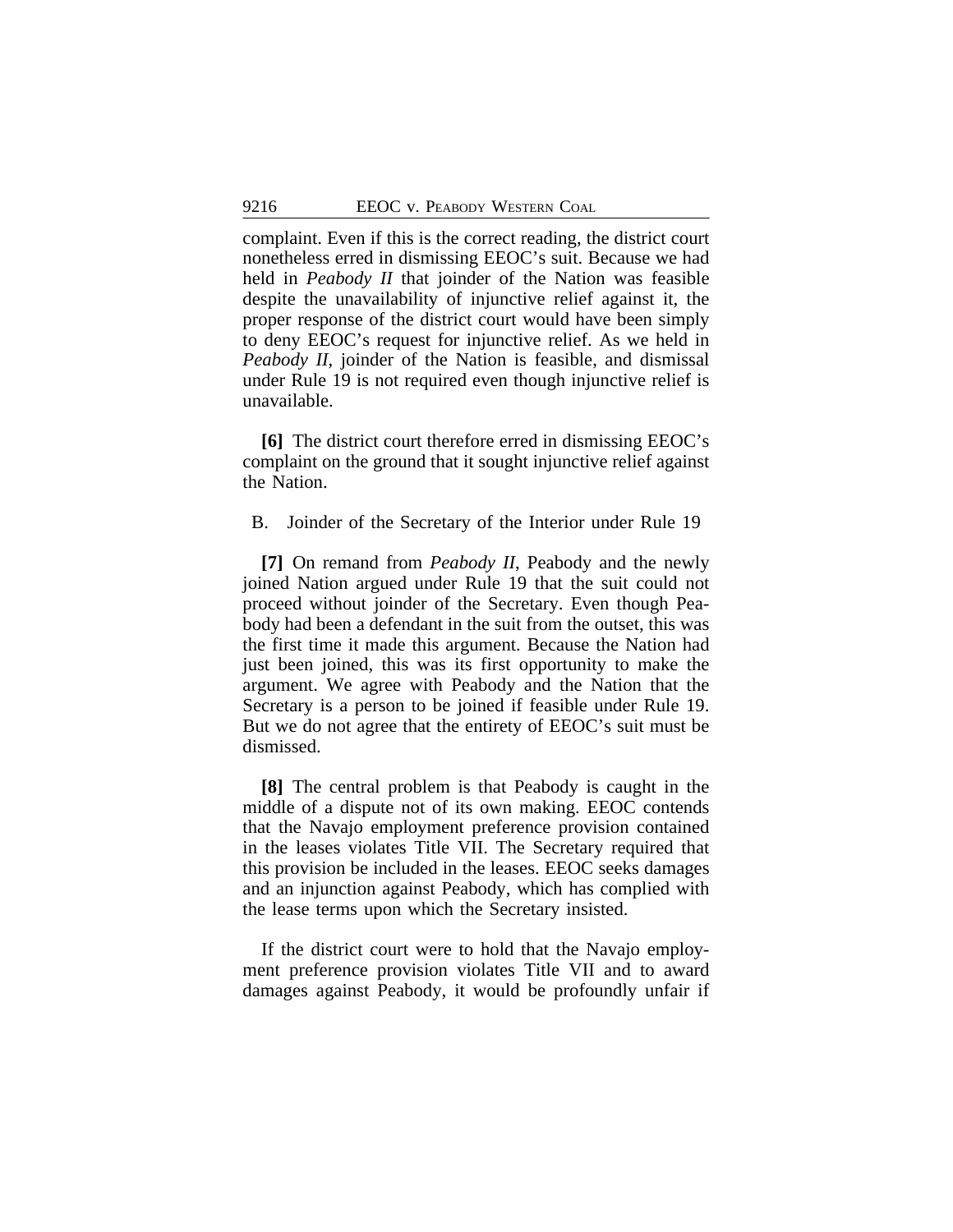Peabody could not seek indemnification from the Secretary. It would be similarly unfair if the district court were to grant an injunction requiring Peabody to disregard the preference provision, but leaving the Secretary free, despite the court's holding, to insist that Peabody comply with it.

The same is true, though to a lesser extent, for the Nation. As we held in *Peabody II*, EEOC can obtain neither damages nor injunctive relief against the Nation. But if the district court holds that the employment preference provision violates Title VII, the Nation will be bound to that result by res judicata. If the Secretary is not made a party to the suit, he may ignore the court's judgment and place conflicting demands upon the Nation who will be required by res judicata to honor the judgment.

1. The Secretary as a Required Party under Rule 19(a)

A person is required to be joined if feasible under Rule  $19(a)(1)(A)$  if, "in that person's absence, the court cannot accord complete relief among the existing parties" or under Rule  $19(a)(1)(B)$  if "that person claims an interest relating to the subject of the action and is so situated that disposing of the action in the person's absence may: (i) as a practical matter impair or impede the person's ability to protect the interest; or (ii) leave an existing party subject to a substantial risk of incurring double, multiple, or otherwise inconsistent obligations because of the interest." "There is no precise formula for determining whether a particular nonparty should be joined under Rule 19(a). . . . The determination is heavily influenced by the facts and circumstances of each case." *N. Alaska Envtl. Ctr. v. Hodel*, 803 F.2d 466, 468 (9th Cir. 1986) (quoting *Bakia v. County of Los Angeles*, 687 F.2d 299, 301 (9th Cir. 1982) (per curiam)) (alterations in original). The Secretary meets the standards of both Rule  $19(a)(1)(A)$  and Rule 19(a)(1)(B).

**[9]** First, under Rule 19(a)(1)(A), in the absence of the Secretary, the district court cannot accord complete relief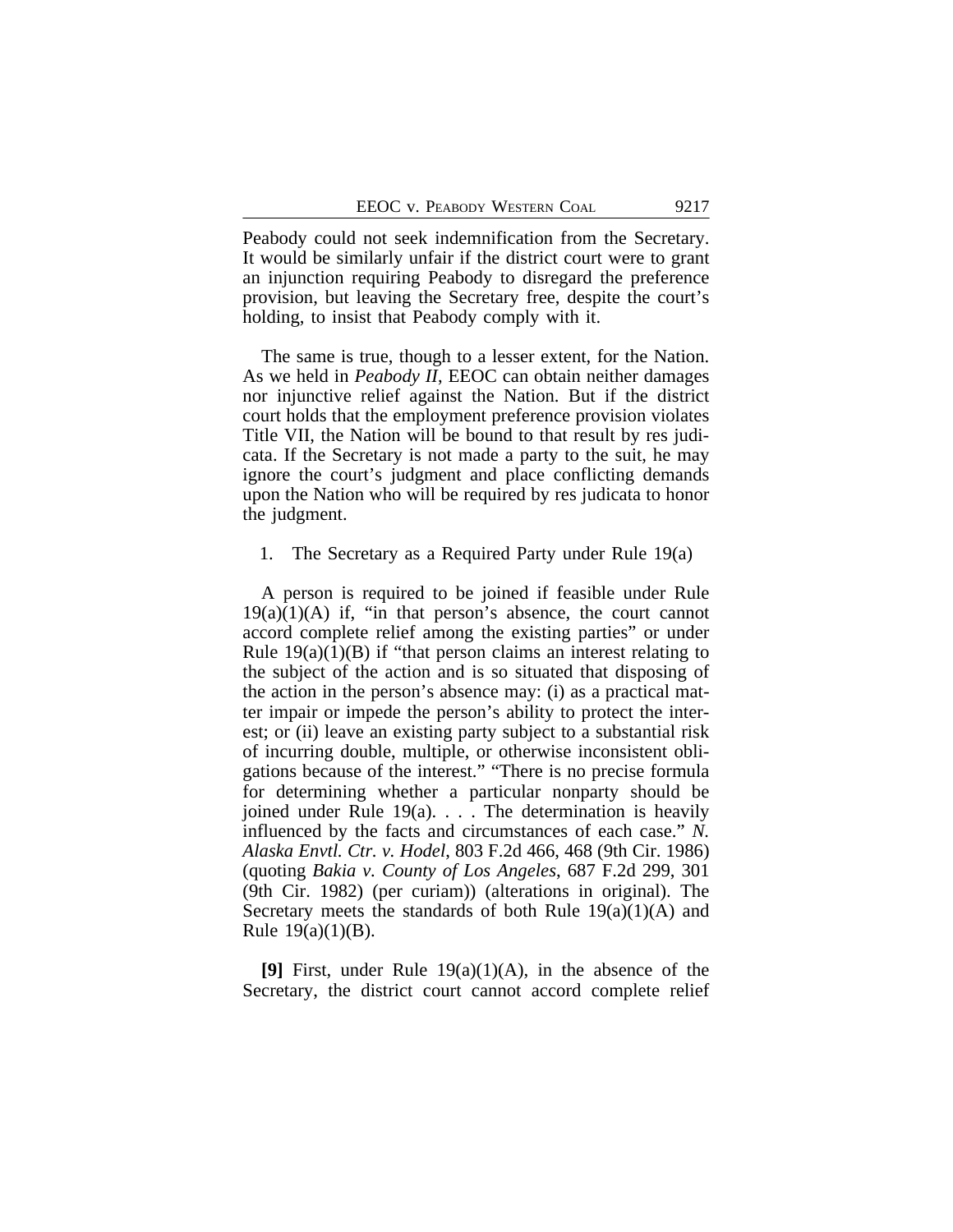among the existing parties. The record makes clear that the Secretary insisted that the disputed employment preference provision be included in the leases between Peabody and the Nation, and that the Secretary is ultimately responsible for its continued inclusion in the leases. If EEOC prevails in its interpretation of Title VII, it may recover damages from Peabody based on Peabody's compliance with the employment preference provision. In that event, Peabody will be obliged to pay damages for having engaged in conduct that was mandated by the Secretary. If the Secretary is not made a party, Peabody will not be able to seek indemnification from the Secretary.

Further, if EEOC prevails it may obtain an injunction ordering Peabody to disregard the employment preference provision. The Secretary has the power, if the lease terms are violated, to cancel the leases after a notice and cure period, and Peabody is unable to modify the terms of the leases without the approval of the Secretary. If the Secretary is not made a party, Peabody may be obliged by the court to disregard the preference provision, while the Secretary would remain free to insist that Peabody honor it, upon pain of losing the leases. *See, e.g.*, *Associated Dry Goods Corp. v. Towers Fin. Corp.*, 920 F.2d 1121, 1124 (2d Cir. 1990) (holding that landlord was required party in suit brought by tenant against subtenant, as subtenant would not be able to obtain complete relief in counterclaims against tenant for increased electrical capacity without approval of landlord); *Wymbs v. Republican State Executive Comm.*, 719 F.2d 1072, 1080 (11th Cir. 1983) (holding that national political party committee was required party in suit on the constitutionality of a local political party's delegate selection rule when the local rule was derived from the national rule and the national party still had the ability to determine which delegates would be seated).

**[10]** Second, under Rule 19(a)(1)(B), the Secretary has an interest in the subject matter of this action. Resolving this action in the Secretary's absence may both impair the Secre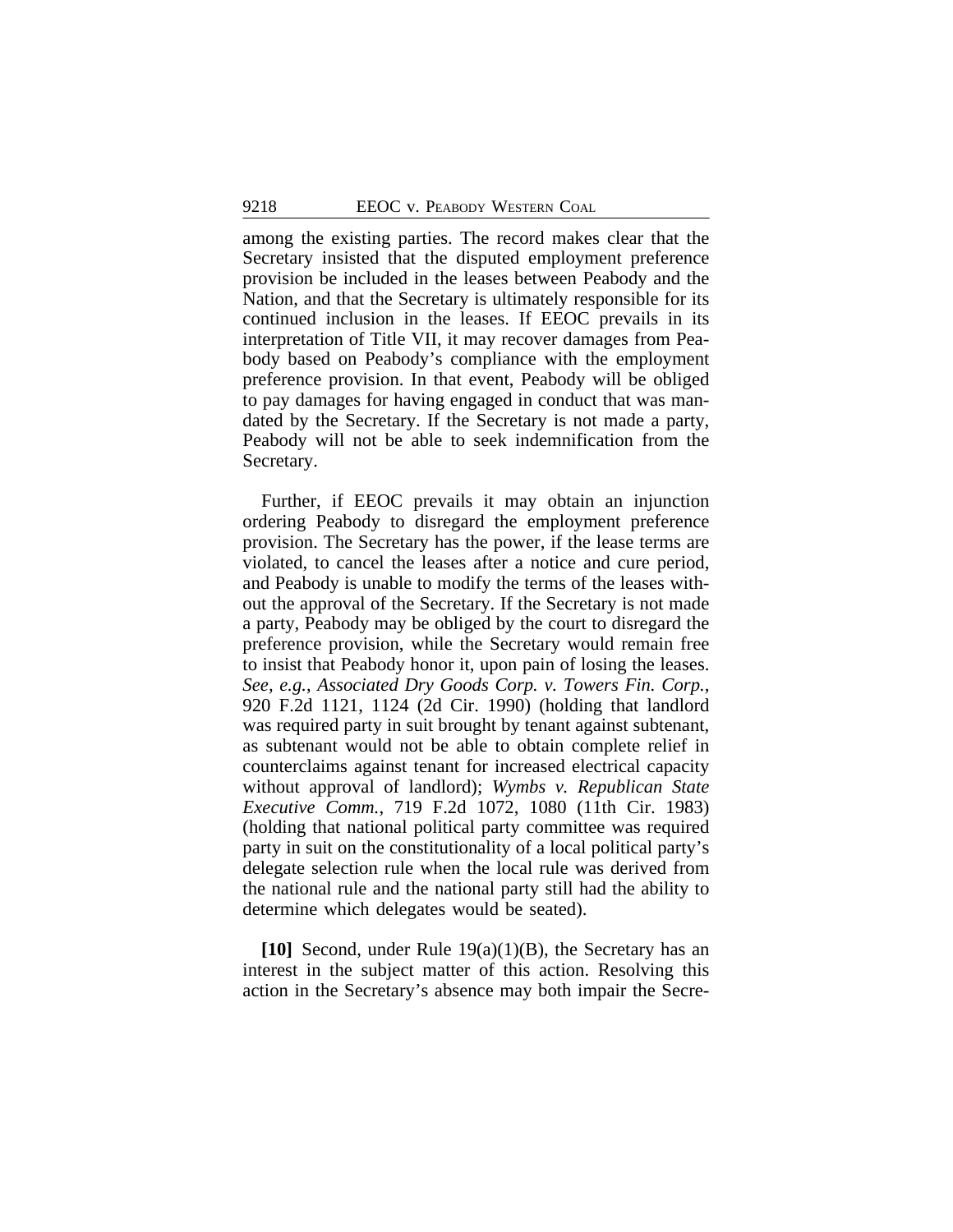tary's ability to protect that interest and leave Peabody and the Nation subject to a substantial risk of incurring inconsistent obligations. If the Secretary is not joined, he will be unable to defend his interest in the legality of the lease provisions. We have repeatedly held that "[n]o procedural principle is more deeply imbedded in the common law than that, in an action to set aside a lease or a contract, all parties who may be affected by the determination of the action are indispensable." *Lomayaktewa v. Hathaway*, 520 F.2d 1324, 1325 (9th Cir. 1975); *see also Dawavendewa II*, 276 F.3d at 1156.

**[11]** Although *Lomayaktewa* and *Dawavendewa II* involved parties who were signatories to a contract, which the Secretary is not, the underlying principle applies here. The Secretary mandated the provisions and continues to exercise oversight over the leases. A public entity has an interest in a lawsuit that could result in the invalidation or modification of one of its ordinances, rules, regulations, or practices. *See, e.g.*, *Davis v. United States*, 192 F.3d 951, 959 (10th Cir. 1999) (holding that Seminole Nation of Oklahoma was necessary party as a ruling on the merits would modify the Nation's ordinances); *Ricci v. State Bd. of Law Exam'rs*, 569 F.2d 782, 784 (3d Cir. 1978) (holding that Pennsylvania Supreme Court was indispensable party to an action that would, if it succeeded, invalidate one of the Court's rules of admission). The Secretary thus has an interest in an action that would require him to modify the terms of leases he approves for entities conducting business on the Navajo reservation. The Secretary therefore qualifies as a person to be joined under Rule  $19(a)(1)(B)(i)$ .

If the Secretary is not made a party and if EEOC prevails, the Secretary may choose to cancel the leases or to modify them to eliminate the Navajo employment preference. Alternatively, the Secretary may choose to continue the leases in their current form, ignoring the judgment in the case to which he has not been made a party. If the Secretary chooses to do this, he will put both Peabody and the Nation "between the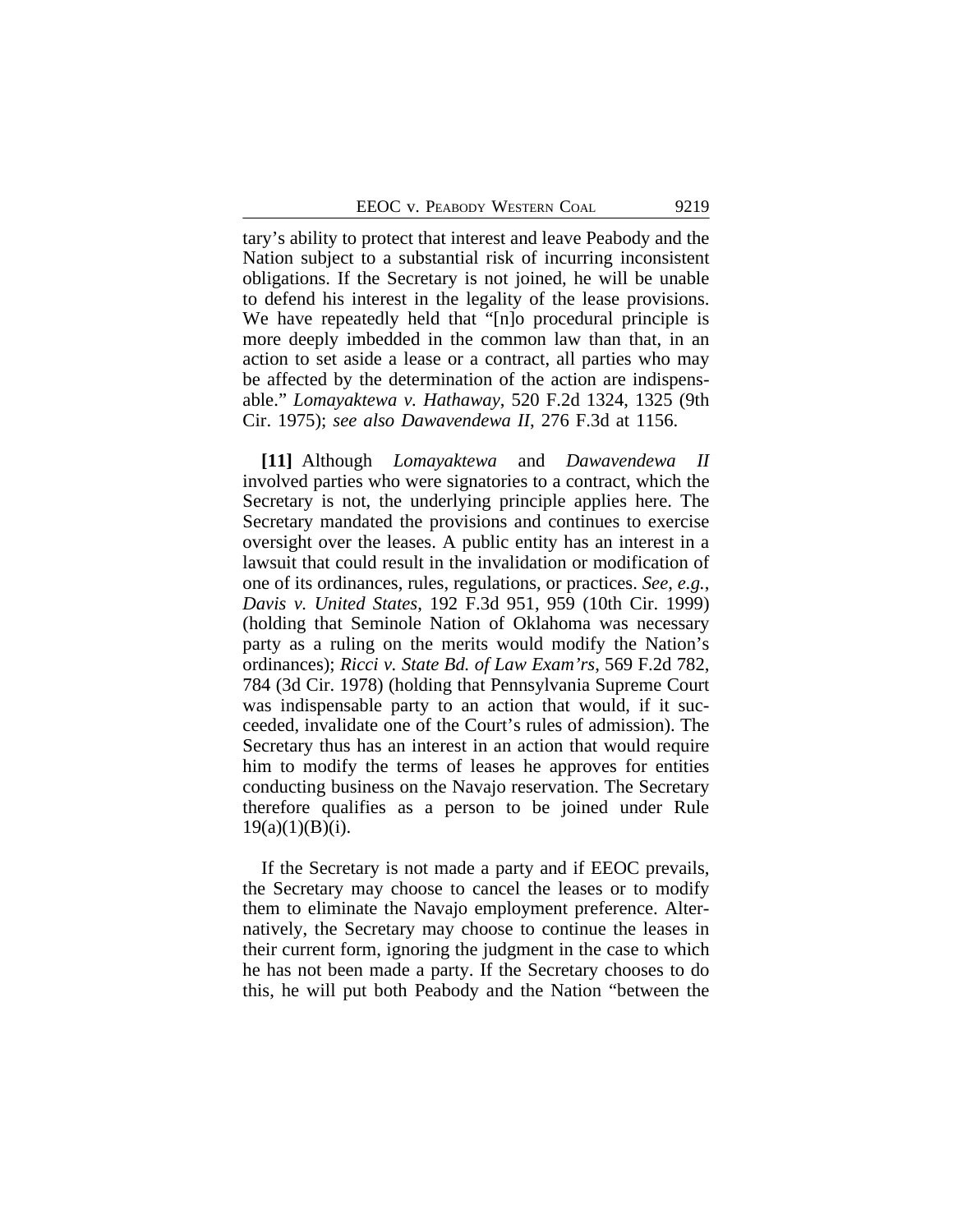proverbial rock and a hard place," *Peabody II*, 400 F.3d at 780 (quoting *Dawavendewa II*, 276 F.3d at 1156), forcing them to choose between complying with the injunction or risking cancellation of the leases for violating terms mandated by the Secretary. The Secretary therefore qualifies as a person to be joined under Rule  $19(a)(1)(B)(ii)$ .

EEOC argues that the Secretary is not a person required to be joined under Rule 19(a), citing to the *Navajo Nation* line of cases decided by the Supreme Court. In these cases, the Court held that the DOI did not owe a fiduciary duty to the Navajo Nation in managing, negotiating, or approving leases under the statutes at issue in this litigation, and that the Nation therefore could not state a cause of action against DOI for breach of fiduciary duty. *United States v. Navajo Nation* ("*Navajo Nation II*"), 129 S. Ct. 1547, 1558 (2009) (holding that the Navajo-Hopi Rehabilitation Act of 1950 and Surface Mining Control and Reclamation Act of 1977 do not provide a cause of action to the Navajo Nation against the United States for breach of trust in its approval of coal mining leases); *Navajo Nation I*, 537 U.S. at 506 (holding the same for the IMLA). These cases indicate the limits of DOI's fiduciary duty to the Nation with respect to the leases, but they say nothing about whether DOI possesses a cognizable interest in the outcome of litigation challenging lease terms mandated by the Secretary.

**[12]** We therefore hold that the Secretary is a person required to be joined if feasible under Rule  $19(a)(1)(A)$  and Rule 19(a)(1)(B).

2. Feasibility of Joining the Secretary

Rule 19(a) contemplates that a required party be joined as either a plaintiff or defendant. In the posture of this suit, the Secretary would be joined as defendant rather than a plaintiff. However, we conclude that EEOC cannot join the Secretary as a defendant.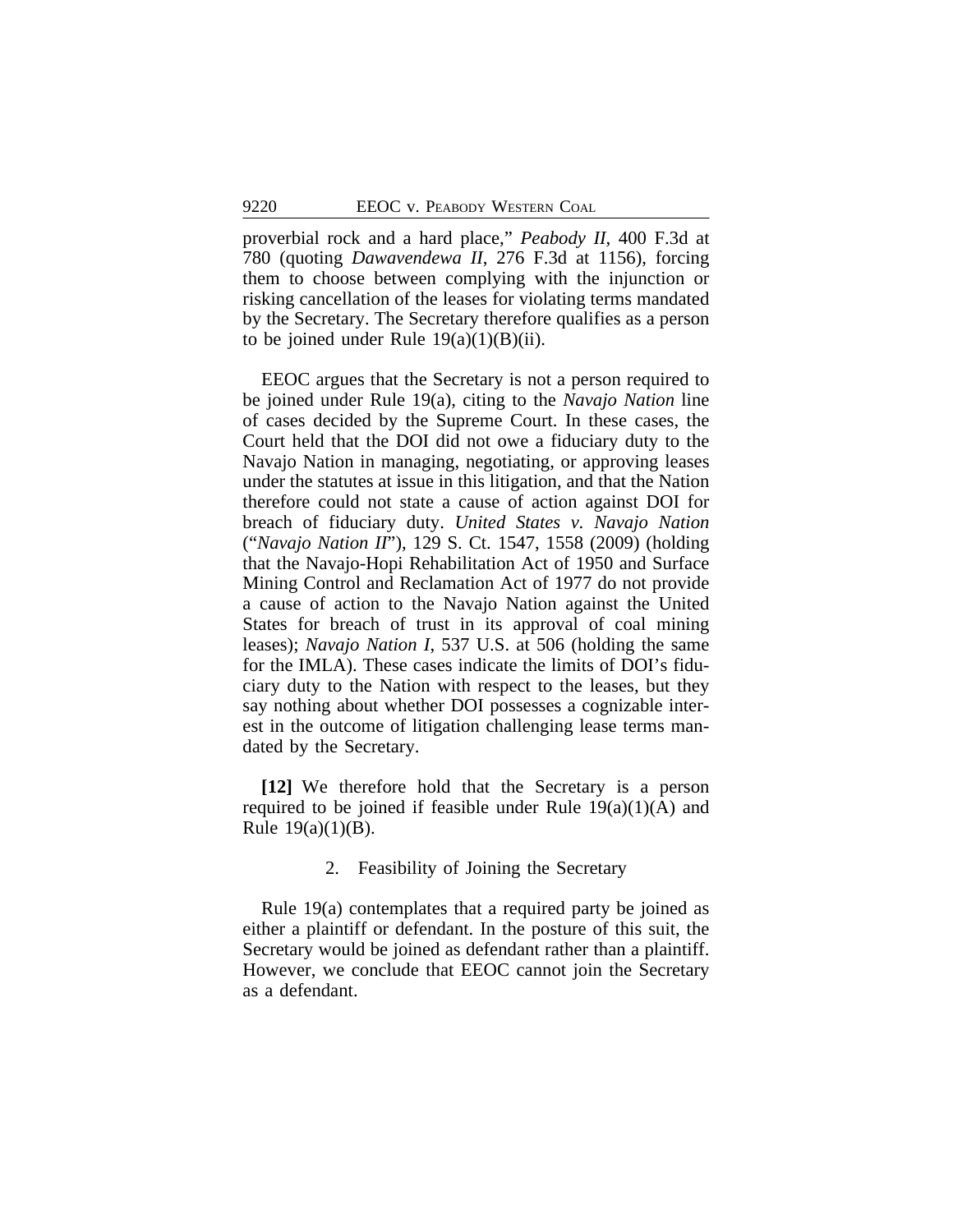**[13]** EEOC is prevented by 42 U.S.C. § 2000e-5(f)(1) from filing suit against the Secretary on its own authority. Section  $2000e-5(f)(1)$  provides that if EEOC is not able to obtain a conciliation agreement with a governmental agency, it cannot itself bring suit against that agency. Instead,  $\S 2000e-5(f)(1)$ provides that if EEOC is unable to obtain an agreement, it "shall take no further action and shall refer the case to the Attorney General who may bring a civil action against such respondent in the appropriate United States district court." We were told at oral argument by EEOC's attorney that EEOC has no expectation that the Attorney General will file suit against the Secretary. While there is no evidence in the record of a formal referral to and refusal by the Attorney General, we assume for purposes of our decision that the Attorney General either has refused or will refuse to file suit against the Secretary.

# 3. Dismissal "In Equity and Good Conscience"

**[14]** If a required party under Rule 19(a) cannot be joined as a plaintiff or defendant, we look to the factors provided in Rule 19(b) to determine whether, "in equity and good conscience, the action should proceed among the existing parties or should be dismissed." Fed. R. Civ. P. 19(b). Rule 19(b) provides four factors that we must consider in making this determination: (1) the extent to which a judgment rendered in the person's absence might prejudice that person or the existing parties; (2) the extent to which any prejudice could be lessened or avoided by shaping the judgment or the relief; (3) whether a judgment rendered in the person's absence would be adequate; and (4) whether the plaintiff would have an adequate remedy if the action were dismissed. *Id.* The heart of this inquiry is the question of "equity and good conscience." *See Provident Tradesmens Bank & Trust Co. v. Patterson*, 390 U.S. 102, 125 (1968); *Dawavendewa II*, 276 F.3d at 1161. "The inquiry is a practical one and fact specific . . . and is designed to avoid the harsh results of rigid application."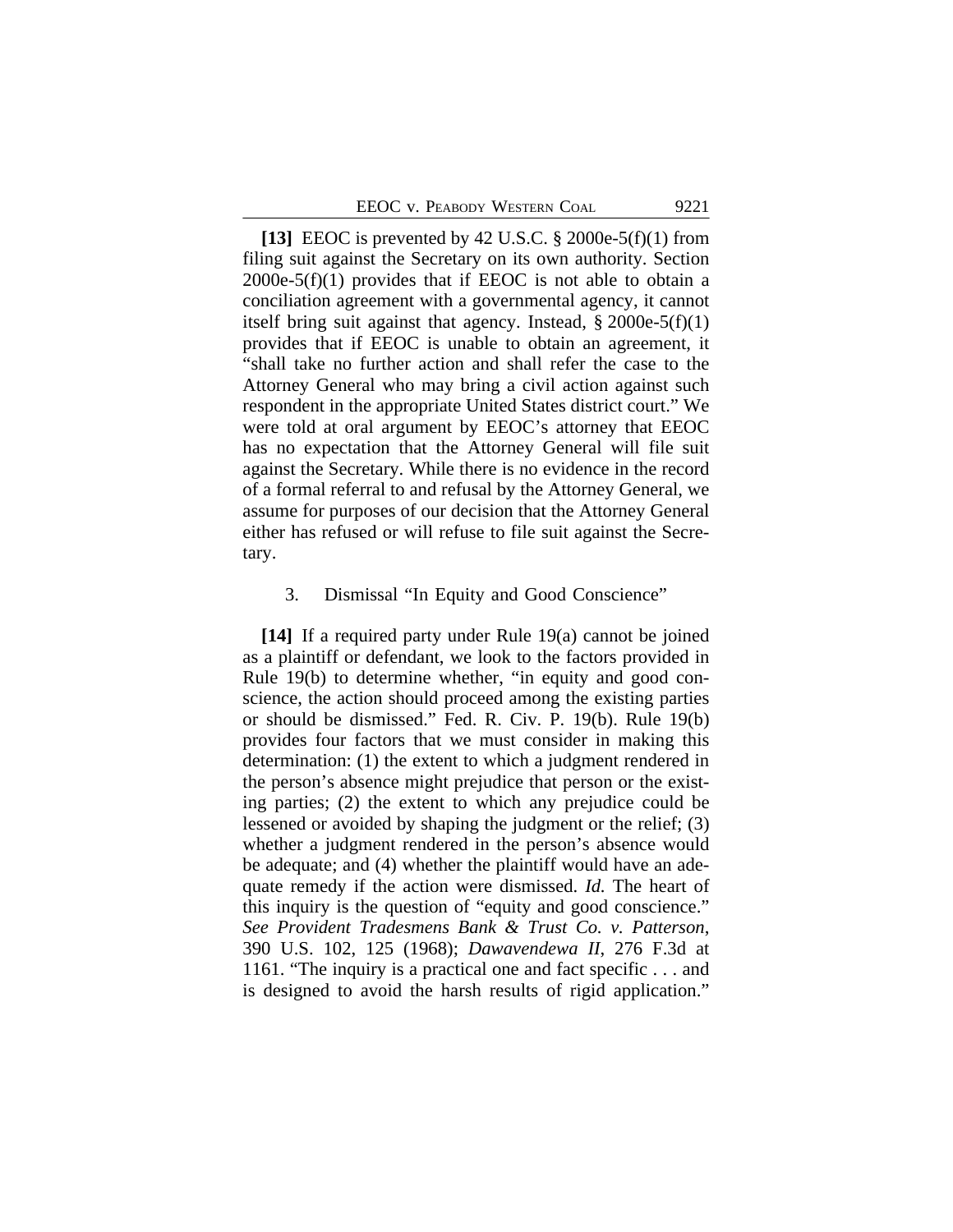*Makah Indian Tribe v. Verity*, 910 F.2d 555, 558 (9th Cir. 1990) (internal citations omitted).

For the reasons that follow, we conclude that EEOC's claim for damages against Peabody must be dismissed under Rule 19(b), but that its claim for an injunction against Peabody should be permitted to proceed.

## a. EEOC's Claim for Damages

**[15]** If EEOC's suit against Peabody were allowed to proceed, the district court would almost certainly award damages against Peabody if it concludes that the Navajo employment preference provision violates Title VII. In that event, Peabody would quite reasonably look to the Secretary for indemnification, given that the preference provision was included in the leases at the insistence of the Secretary. Rule 14(a) would permit Peabody to file a third-party complaint against the Secretary for indemnification. But because Peabody's indemnification suit would seek damages, it would be barred by the government's sovereign immunity unless that immunity is waived by statute. We can find no waiver of sovereign immunity to such a suit.

**[16]** The Tucker Act, 28 U.S.C. § 1346(a)(2), waives the government's sovereign immunity in damage suits based on contract, as well as for some claims arising under the Constitution and statutes of the United States. Under the Tucker Act, a party's claims must either rest upon a contract, "seek the return of money paid by them to the Government," or establish an entitlement to money damages under a federal statute that " 'can fairly be interpreted as mandating compensation by the Federal Government for the damage sustained.' " *United States v. Testan*, 424 U.S. 392, 400 (1976) (quoting *Eastport S.S. Corp. v. United States*, 372 F.2d 1002, 1009 (Ct. Cl. 1967)); *see also Lake Mohave Boat Owners Ass'n v. Nat'l Park Serv.*, 78 F.3d 1360, 1365 (9th Cir. 1995). The Federal Tort Claims Act, 28 U.S.C. § 1346(b), waives the sovereign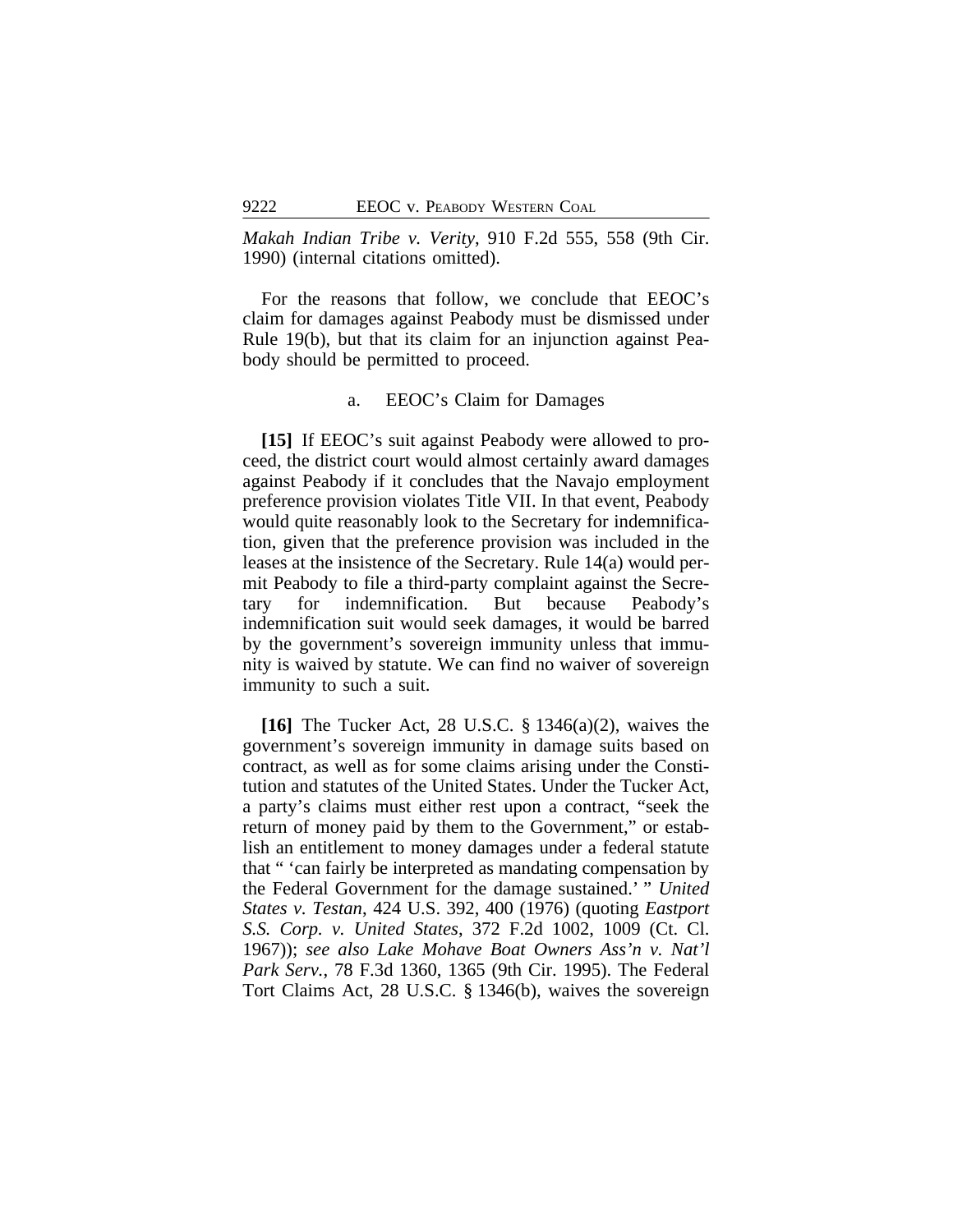immunity of the United States for suits in tort. *See FDIC v. Meyer*, 510 U.S. 471, 477 (1994). However, neither the Tucker Act nor the Federal Tort Claims Act waives the government's sovereign immunity in the circumstances of this case.

**[17]** Title VII also waives the government's sovereign immunity to some extent. Based on that waiver, a federal employee may sue the government for damages under Title VII, provided that administrative remedies with EEOC have been exhausted. 42 U.S.C. § 2000e-16(c); *see Library of Cong. v. Shaw*, 478 U.S. 310, 319 ("Congress waived the Government's immunity under Title VII as a defendant, affording federal employees a right of action against the Government for its discriminatory acts as an employer."); *cf. Fitzpatrick v. Bitzer*, 427 U.S. 445 (1976) (Title VII abrogates the states' sovereign immunity). But we can find nothing in Title VII that waives the government's sovereign immunity to a damages suit brought by a private employer that has itself violated Title VII.

**[18]** Peabody's only sin, if indeed it was a sin, was to comply with an employment preference provision inserted in its lease at the insistence of the Secretary. It would be profoundly unfair for a court to award damages against Peabody while allowing Peabody no redress against the government. We are unable to see any way to mitigate this unfairness by, for example, "protective provisions in the judgment; . . . shaping relief; or  $\ldots$  other measures." Fed. R. Civ. P. 19(b)(2)(A-C). We therefore conclude that "in equity and good conscience" EEOC's damages claim against Peabody must be dismissed under Rule 19(b).

#### b. EEOC's Claim for an Injunction

If EEOC's suit is allowed to proceed and if the district court were to hold that the Navajo employment preference provision violates Title VII, the district court would almost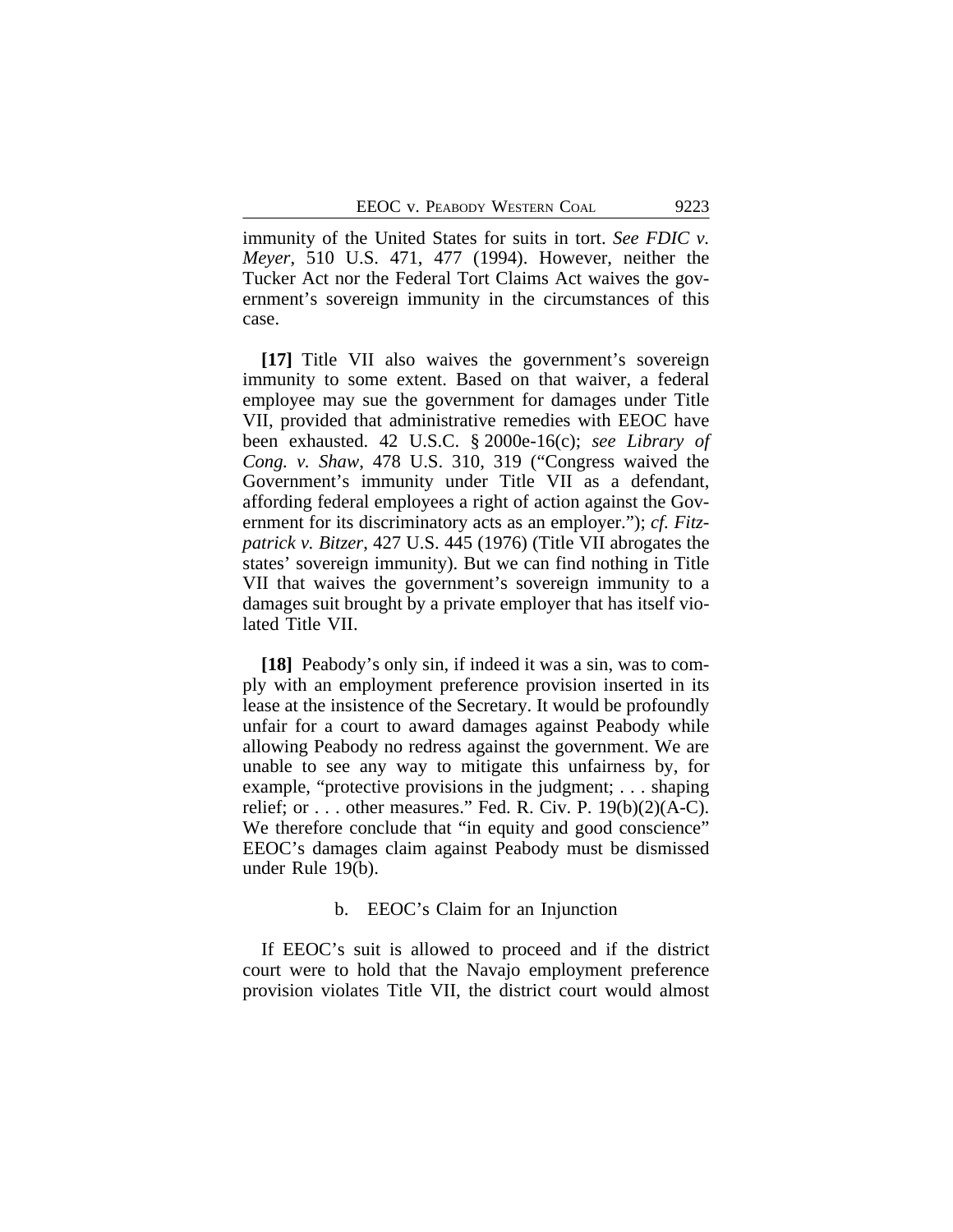certainly grant an injunction requiring Peabody to ignore the provision in making its employment decisions. This injunction would not only require Peabody to take certain actions; it would also operate as res judicata against the Nation. In the event such an injunction were issued, Peabody and the Nation would quite reasonably want to seek prospective relief preventing the Secretary from enforcing the provision. Rule 14(a) would permit Peabody and the Nation to file a thirdparty complaint seeking such relief against the Secretary. Sovereign immunity does not bar prospective injunctive relief against the Secretary. We conclude that the availability of prospective relief through a third-party complaint under Rule 14(a) means that "in equity and good conscience" EEOC's suit against Peabody should be permitted to proceed.

# i. Sovereign Immunity

**[19]** A claim to which sovereign immunity is not a defense may be entertained even if another claim in the suit is dismissed because of sovereign immunity. *See, e.g.*, *United States v. Georgia*, 546 U.S. 151, 159 (2006) (finding sovereign immunity of state was not a bar to some of the plaintiffs' claims and remanding to the district court to allow suit to proceed for any claims that were not shielded by sovereign immunity). Therefore, the district court may entertain Peabody and the Nation's third-party claim for prospective relief if it is not barred by the United States' sovereign immunity, even if a Peabody claim for damages would have to be dismissed.

**[20]** Prospective relief requiring, or having the effect of requiring, governmental officials to obey the law has long been available. Sovereign immunity does not bar such relief. The case often cited for this proposition is *Ex parte Young*, 209 U.S. 123 (1908), which permitted an injunction against the Attorney General of Minnesota despite the Eleventh Amendment. The *Ex parte Young* fiction remains the basis for prospective relief against state officers. For example, in *Veri-*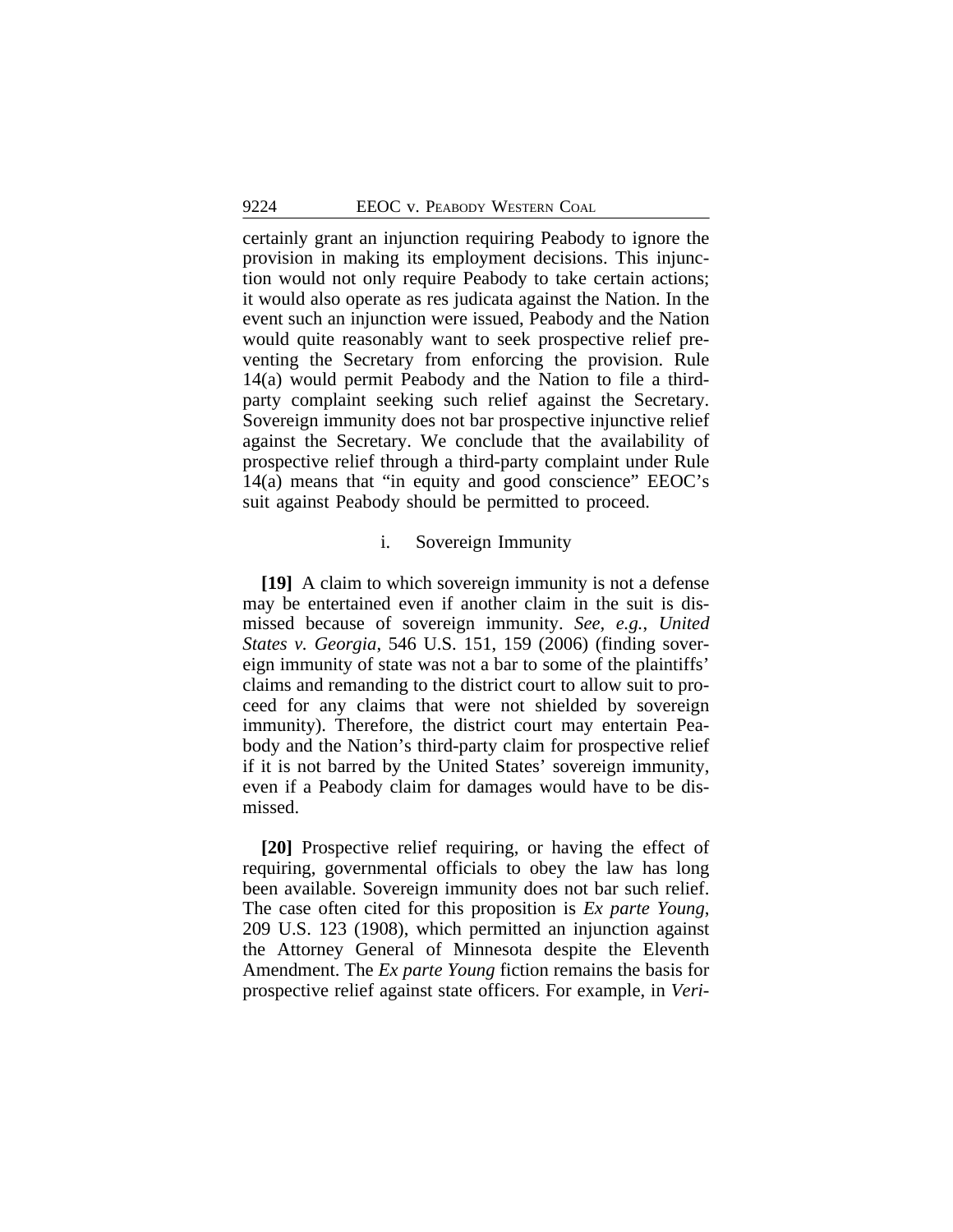*zon Maryland, Inc. v. Public Service Commission*, 535 U.S. 635 (2002), the Supreme Court allowed injunctive and declaratory relief against individual state officials despite the Eleventh Amendment.

For a number of years, prospective relief against federal officials was available under the fiction of *Ex parte Young*. For example, in *Larson v. Domestic & Foreign Commerce Corp.*, 337 U.S. 682 (1949), the Supreme Court allowed prospective relief against a federal official despite an asserted defense of sovereign immunity. The Court wrote:

There may be, of course, suits for specific relief against officers of the sovereign which are not suits against the sovereign. If the officer purports to act as an individual and not as an official, a suit directed against that action is not a suit against the sovereign. . . . [W]here the officer's powers are limited by statute, his actions beyond those limitations are considered individual and not sovereign actions. The officer is not doing the business which the sovereign has empowered him to do or he is doing it in a way which the sovereign has forbidden. His actions are *ultra vires* his authority and therefore may be made the object of specific relief.

*Id.* at 689. We explicitly followed the "legal fiction" described in *Larson* in *Washington v. Udall*, 417 F.2d 1310, 1314 (9th Cir. 1969), and did so again in *Rockbridge v. Lincoln*, 449 F.2d 567, 572-73 (9th Cir. 1971).

However, since 1976 federal courts have looked to § 702 of the Administrative Procedure Act ("APA"), 5 U.S.C. § 702, to serve the purposes of the *Ex parte Young* fiction in suits against federal officers. In *Presbyterian Church (U.S.A.) v. United States*, 870 F.2d 518 (9th Cir. 1989), we explained that after § 702 was amended in 1976, it replaced the *Ex parte*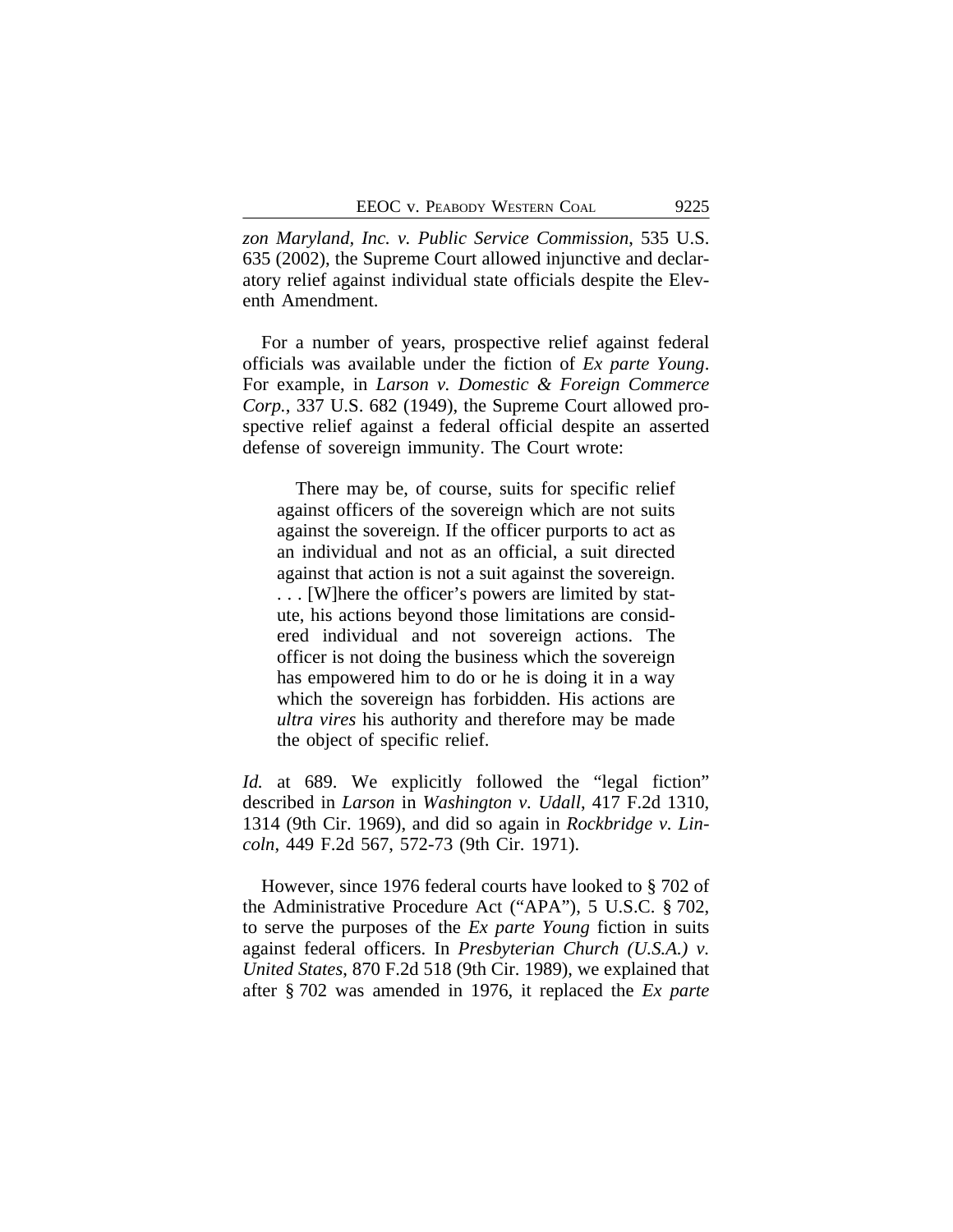*Young* fiction as the doctrinal basis for a claim for prospective relief. We wrote:

It is particularly significant that [in enacting § 702 of the APA] Congress referred disapprovingly to the *Ex parte Young* fiction, which permitted a plaintiff to name a government official as the defendant in equitable actions to redress government misconduct, on the pretense that the suit was not actually against the government. By invoking the *Young* fiction plaintiffs could, even before Congress amended § 702 in 1976, maintain an action for equitable relief against unconstitutional government conduct, whether or not such conduct constituted "agency action" in the APA sense. *See*, *e.g.*, *Larson v. Domestic & Foreign Commerce Corp*. . . . *Congress' plain intent in amending § 702 was to waive sovereign immunity for all such suits, thereby eliminating the need to invoke the* Young *fiction.*

*Id.* at 525-26 (citations omitted) (emphasis added).

In *Presbyterian Church* we wrote, "On its face, the 1976 amendment [to § 702] is an unqualified waiver of sovereign immunity in actions seeking nonmonetary relief against legal wrongs for which governmental agencies are accountable." 870 F.2d at 525. We explained that the waiver is not limited to judicial review in suits challenging "agency action" as defined in the APA, but instead covers "all actions seeking relief from official misconduct except for money damages." *Id.* In *Gallo Cattle Co. v. United States Department of Agriculture*, 159 F.3d 1194 (9th Cir. 1998), we stated that "the APA's waiver of sovereign immunity contains several limitations," including the "final agency action" requirement that we had considered irrelevant in *Presbyterian Church*. *Id.* at 1198. We held that, because the plaintiffs failed to challenge "final agency action," the waiver of sovereign immunity did not apply. *Id.* In *Gros Ventre Tribe v. United States*, 469 F.3d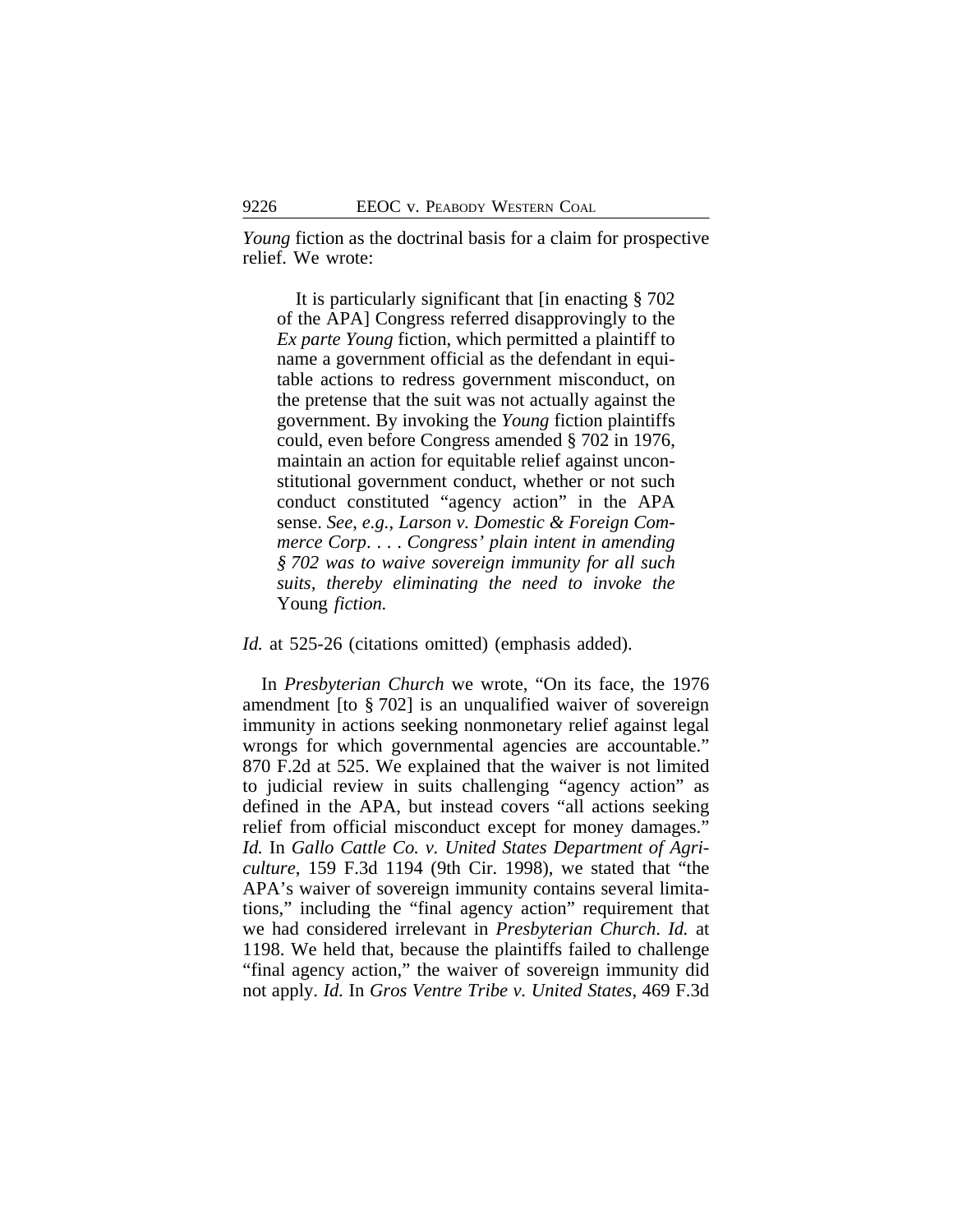801 (9th Cir. 2006), we discussed but declined to resolve the tension between the two cases, observing that there is "no way to distinguish *The Presbyterian Church* from *Gallo Cattle*." *Id.* at 809.

**[21]** We similarly need not resolve this tension here. Unlike in *Gallo Cattle*, there is final agency action in this case, because the Secretary has mandated the disputed lease terms. "Agency action" under the APA is defined as "the whole or a part of an agency rule, order, license, sanction, relief, or the equivalent or denial thereof, or failure to act." 5 U.S.C. § 551(13). "Persons" entitled to judicial review under the APA include "an individual, partnership, corporation, association, or public or private organization other than an agency." 5 U.S.C. § 701(b)(2) (providing that, for purposes of provisions on judicial review, definition of "person" in 5 U.S.C. § 551 applies); *id.* § 551 (providing definition of "person"). Both Peabody and the Navajo Nation come within this definition of "person." Peabody is a corporation, and the Nation is a "public organization." *Id*. Therefore, under § 702 of the APA, as would be the case under the *Ex parte Young* fiction, either Peabody or the Nation may assert a claim against the Secretary requesting injunctive or declaratory relief. We therefore conclude that neither Peabody nor the Nation is barred by sovereign immunity from bringing a thirdparty complaint seeking prospective relief against the Secretary under Rule 14(a).

# ii. Third-party Complaints under Rule 14(a)

**[22]** If a required party under Rule 19(a) cannot be joined as a plaintiff or defendant, the court must determine whether under Rule 19(b) the action must be dismissed "in equity and good conscience." Among the factors to be considered in making that determination is whether, under Rule  $19(b)(2)(C)$ , "measures" may be taken that would lessen or avoid any prejudice. To the degree that Peabody and the Nation may be prejudiced by the absence of the Secretary as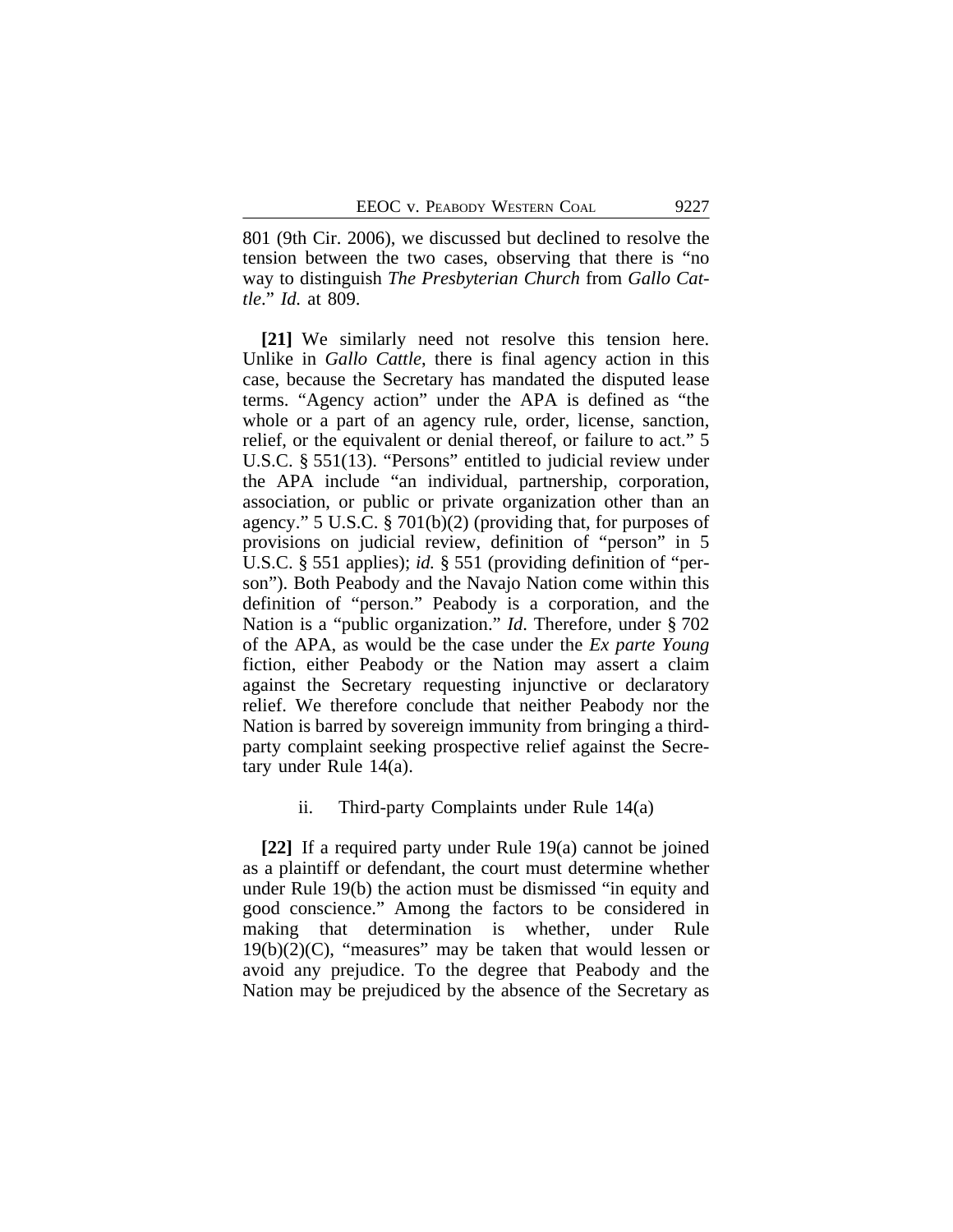a plaintiff or defendant, that prejudice may be eliminated by a third-party complaint against the Secretary under Rule 14(a).

**[23]** The courts of appeals that have addressed the question are unanimous in holding that if an absentee can be brought into an action by impleader under Rule 14(a), a dismissal under Rule 19(b) is inappropriate. In *Pasco International (London) Ltd. v. Stenograph Corp.*, 637 F.2d 496 (2d Cir. 1980), the Second Circuit repeatedly indicated that prejudice to existing parties could be eliminated by impleader under Rule 14(a). The court wrote, "Stenograph can always protect itself from the possibility of inconsistent verdicts by impleading Croxford under Rule 14[.] . . . [T]he existence of the Rule 14 provisions demonstrates that parties such as Croxford who may be impleaded under Rule 14 are not indispensable parties within Rule 19(b)." *Id.* at 503. It summarized, "[A]ll persons subject to impleader by the defendant are not indispensable parties. This is . . . merely an extension of the settled doctrine that Rule 19(b) was not intended to require the joinder of persons subject to impleader under Rule 14 such as potential indemnitors." *Id.* at 505 n.20. The other circuits that have addressed the question have come to the same conclusion. *See*, *e.g.*, *Boone v. General Motors Acceptance Corp.*, 682 F.2d 552, 553 (5th Cir. 1982) (defendants "could protect their interests by joining the dealer as a third party should they care to do so"); *Challenge Homes, Inc. v. Greater Naples Care Ctr., Inc.*, 669 F.2d 667, 671 (11th Cir. 1982) (defendant "may protect itself against [prejudice] by impleading [the absent person] under Rule 14").

# c. Summary

**[24]** We conclude that prospective relief in the form of an injunction or declaratory judgment is available in a Rule 14(a) impleader against the Secretary. Such prospective relief against the Secretary is enough to protect Peabody and the Nation, both with respect to EEOC's request for injunctive